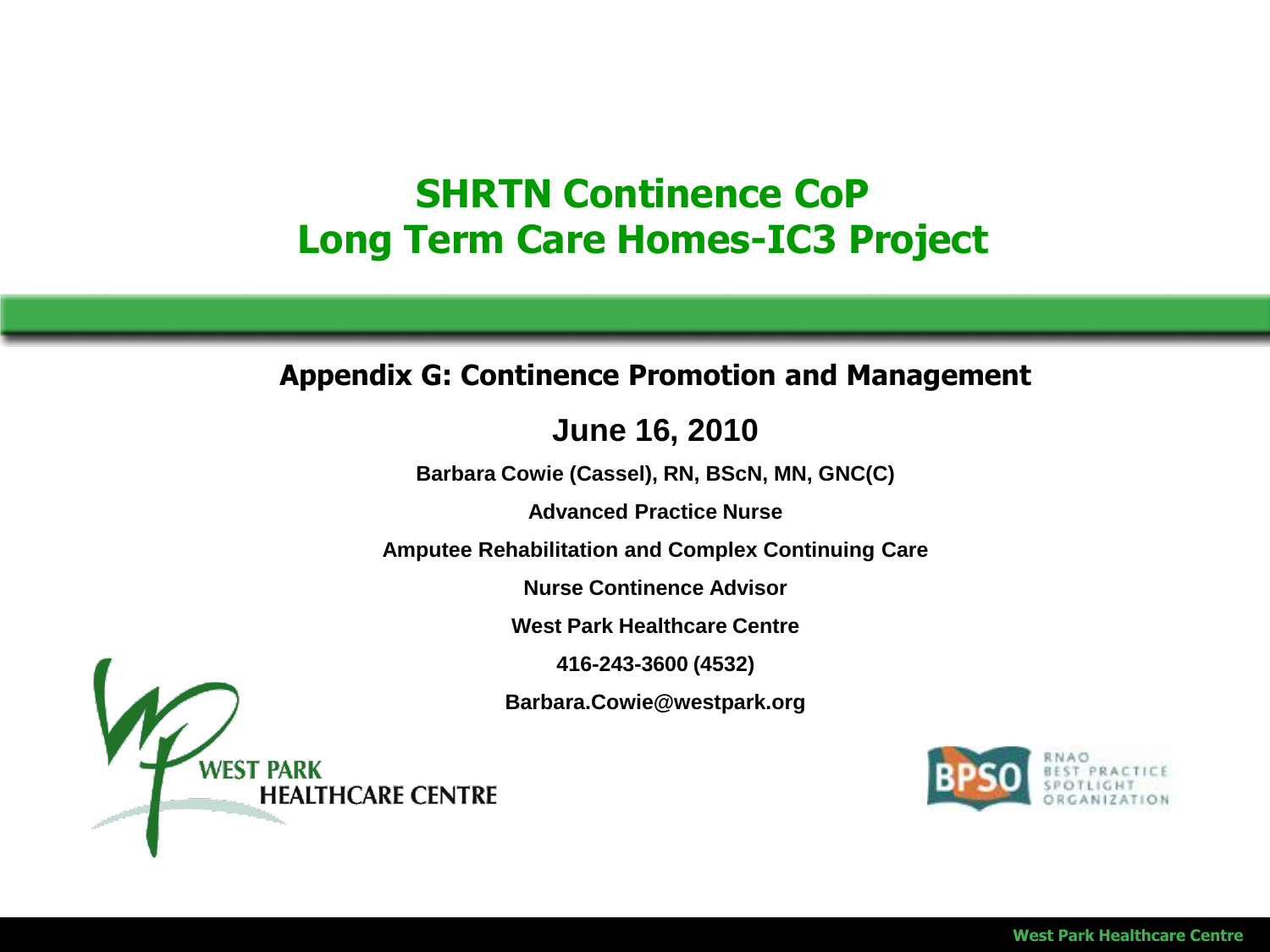### **Presentation Overview**

- **Prevalence**
- **Impact**
- **Assessment**
- **Treatment**
- **Resources**
- **Barriers**
- Continence care work at West Park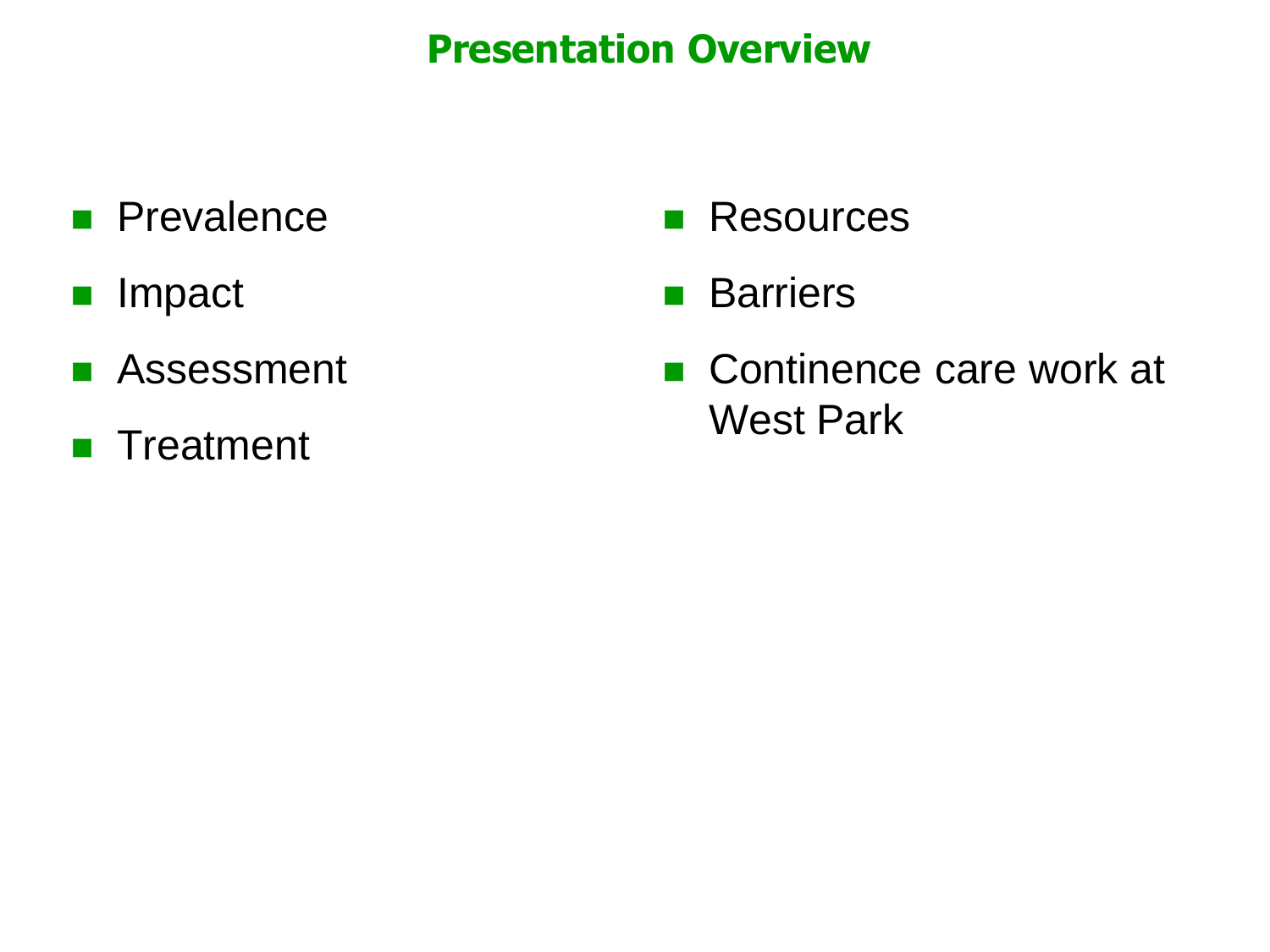# **What is incontinence?**

■ It has been defined by the International Continence **Society as:**

a condition where involuntary loss of urine is a social or hygienic problem

**(ICS, 1987)**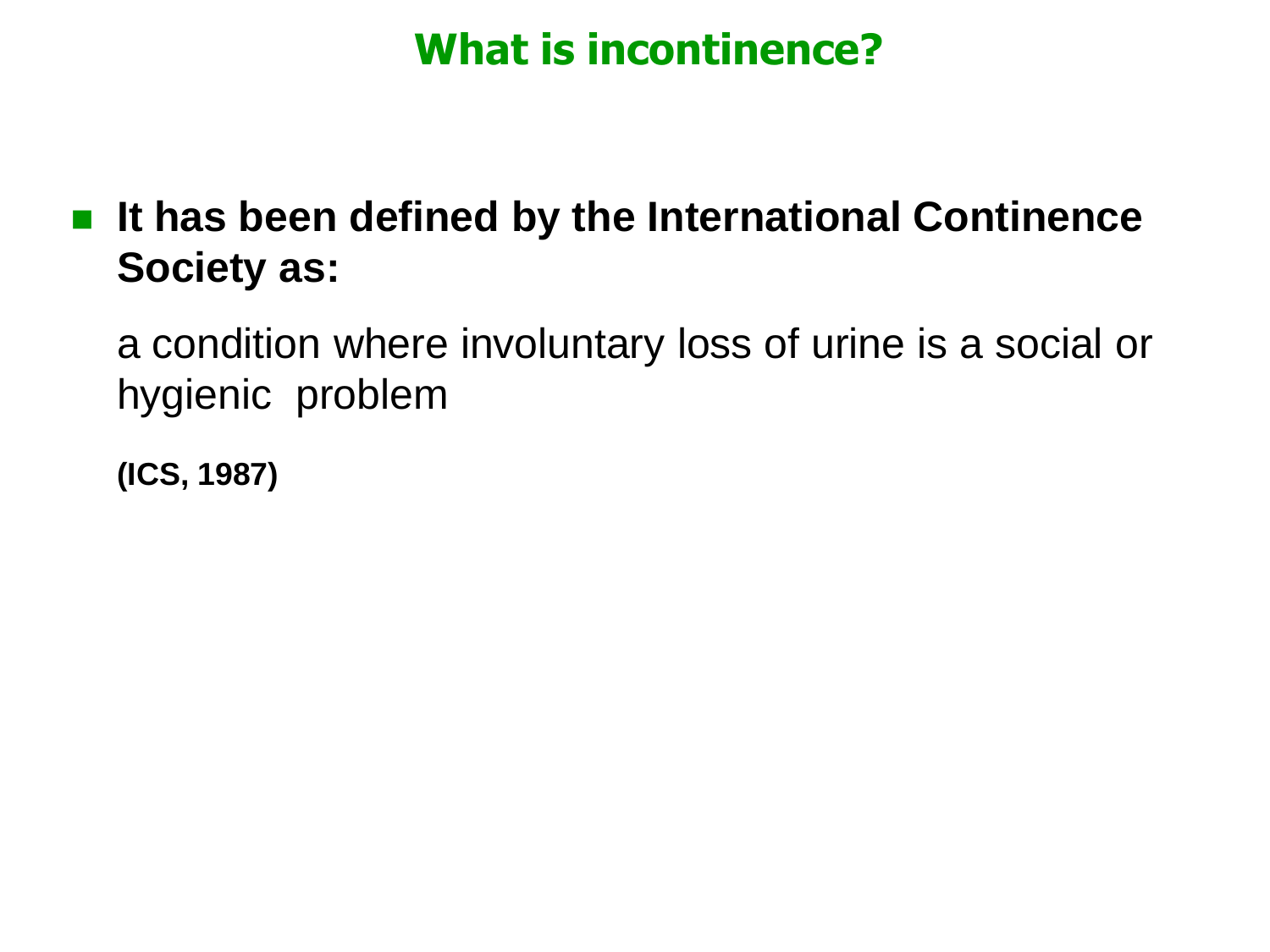# **Prevalence**

- 5 to 10 % in the Community
- 10 to 20 % in Acute Care
- 50 to 70 % of Complex Continuing Care
	- $\cdot$  1 in 4 women
	- $\cdot$  1 in 10 men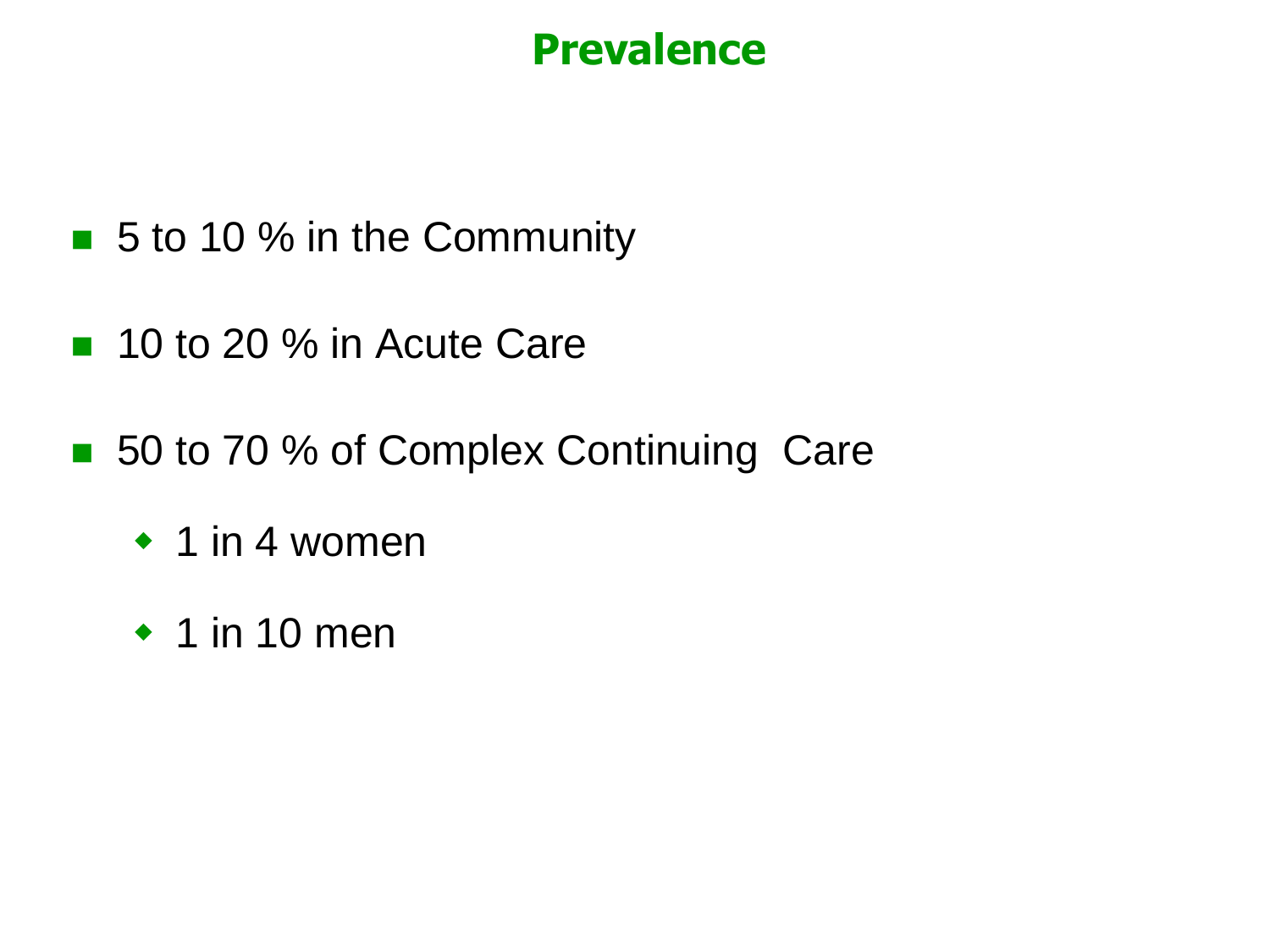# **An Important Problem**

- UI is a strong predictor of functional recovery (Brittain 2001)
- Discharge destination institution vs. community/home (Brittain 2001; Patel et al., 2001)
- Impact on quality of life for the individual and family
- Resumption of social participation (Gallagher 1998)
	- Low self-esteem
	- ◆ Social isolation
	- Depression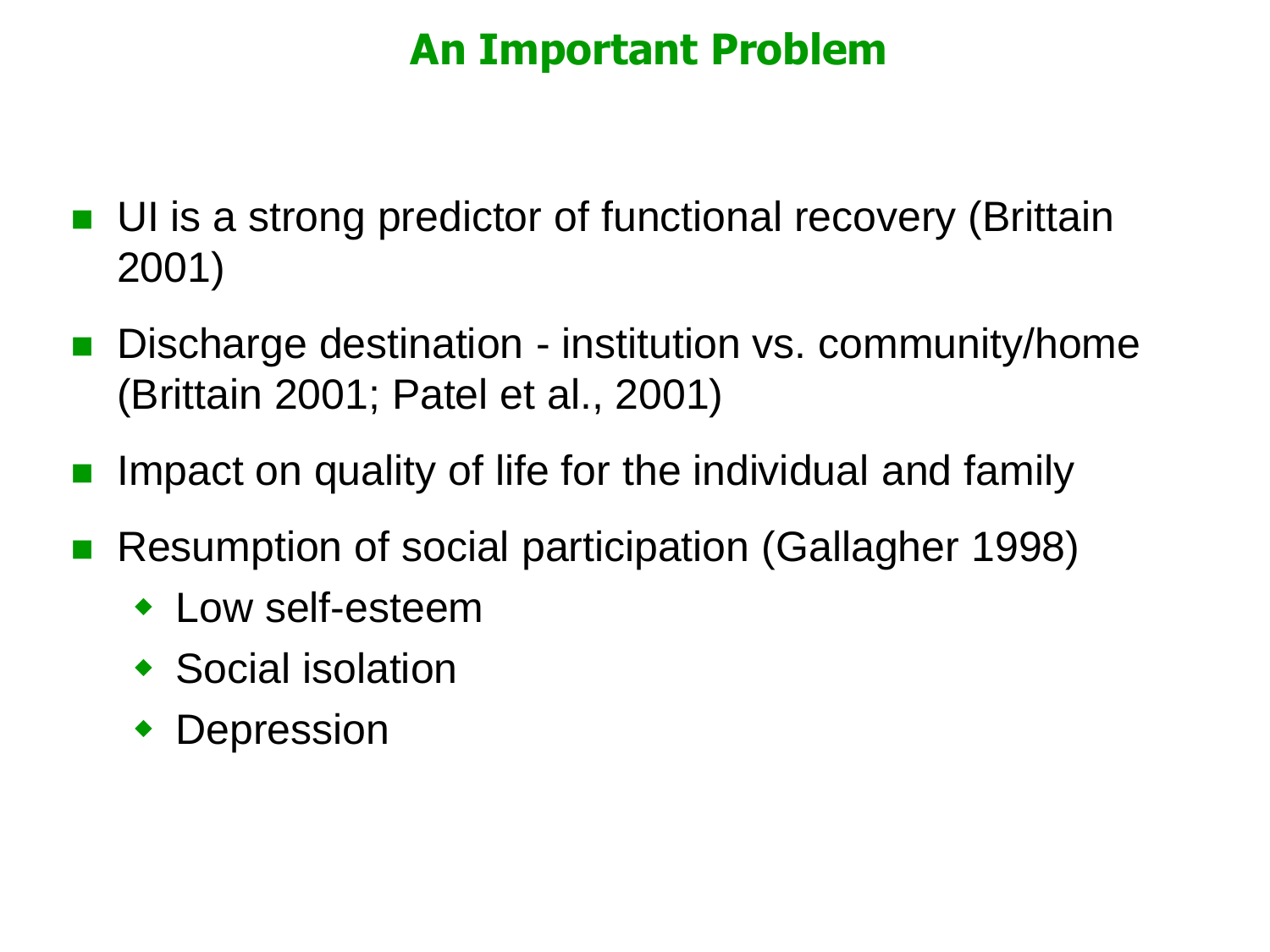# **Requirements of Continence**

- Aware of urge to void
- Able to get to the bathroom
- Able to suppress the urge until you reach the bathroom
- Able to void when you get there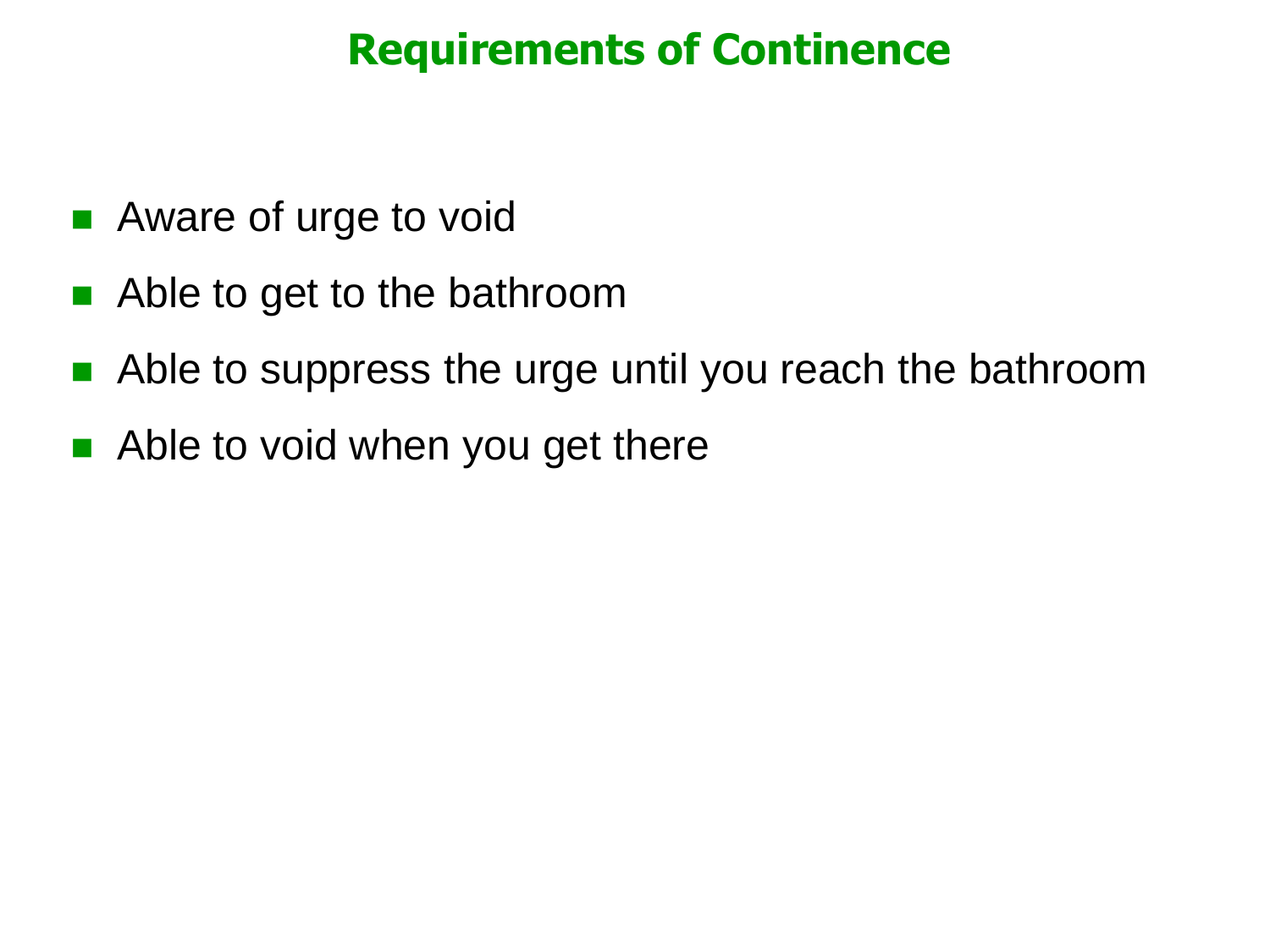#### **Normal Micturition Cycle**

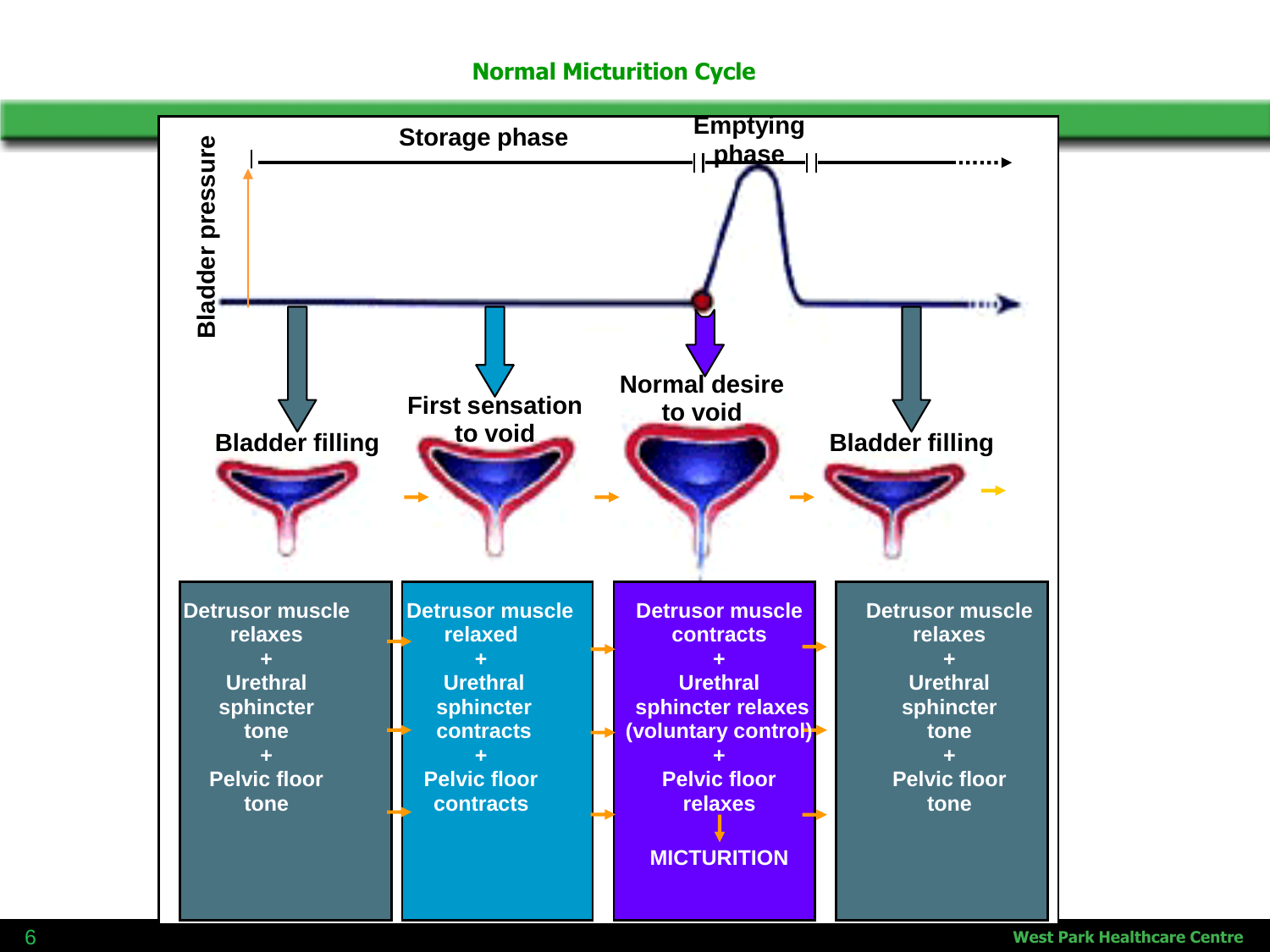# **Types of UI**



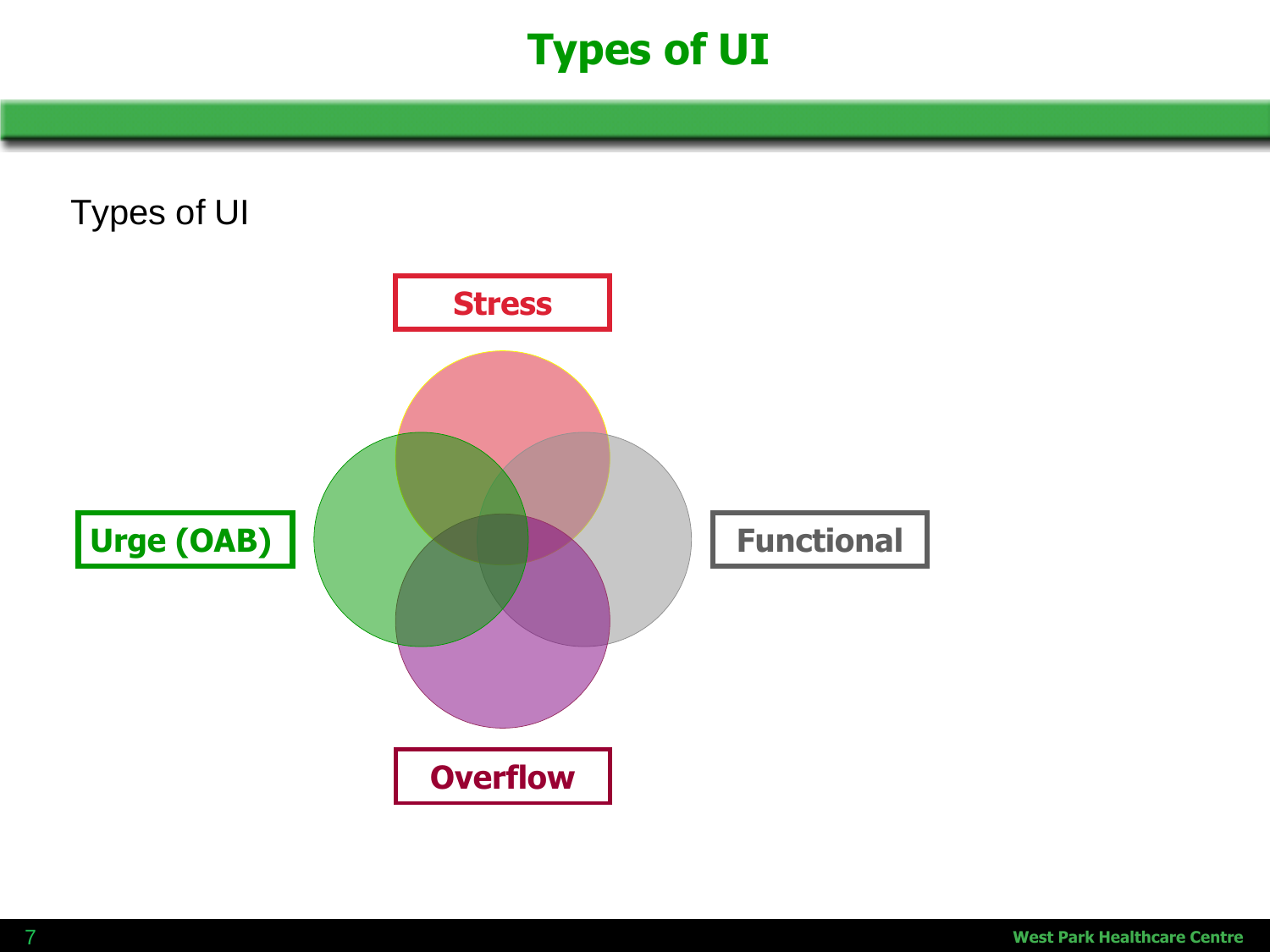- **Q** loss of urine with a sudden increase in intraabdominal pressure (e.g. coughing, sneezing, exercise)
- **n** most common in women
- **□** sometimes occurs in men following prostate surgery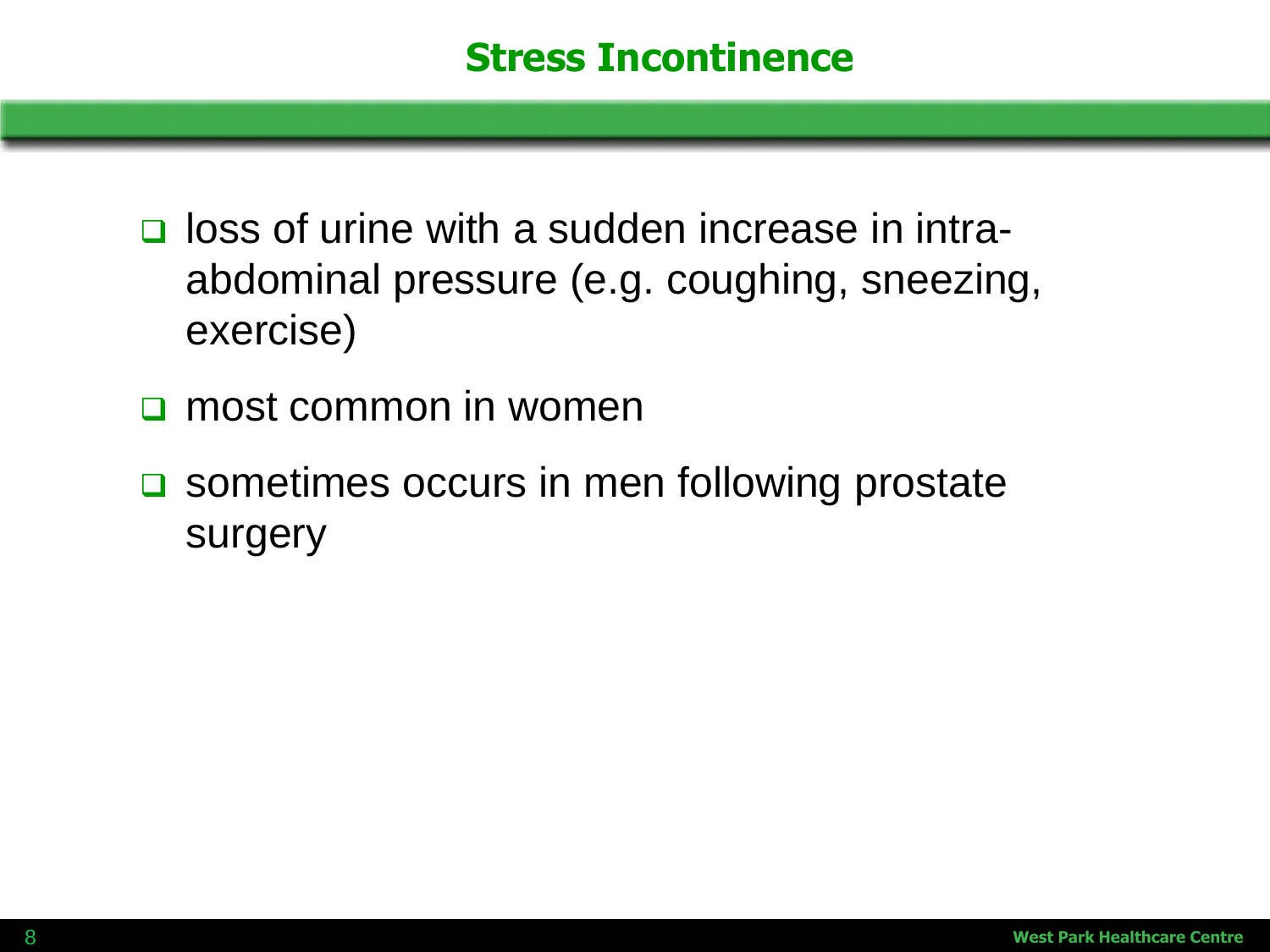#### **Structure of the Female Lower Urinary Tract**

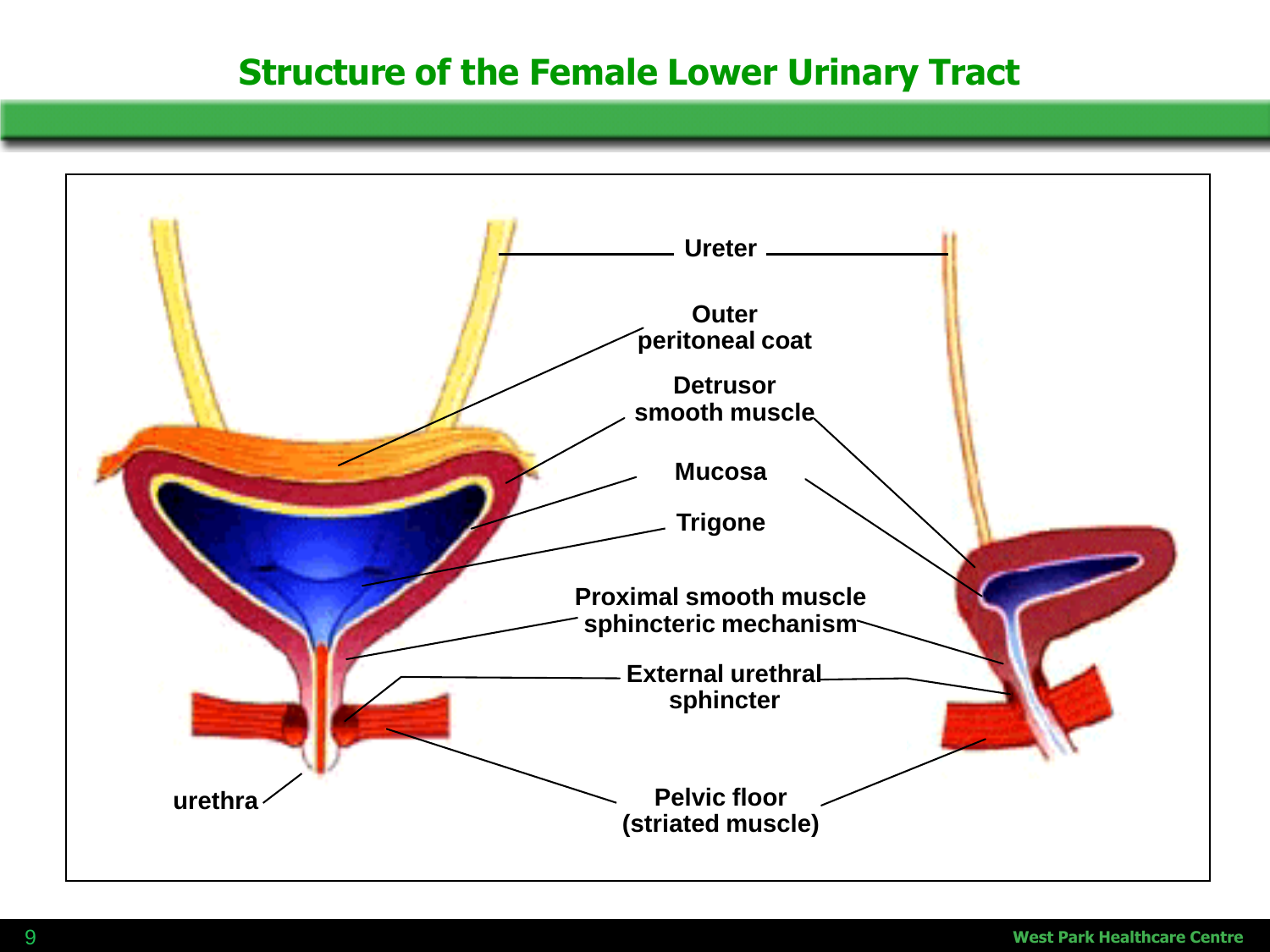# Urogenital Changes

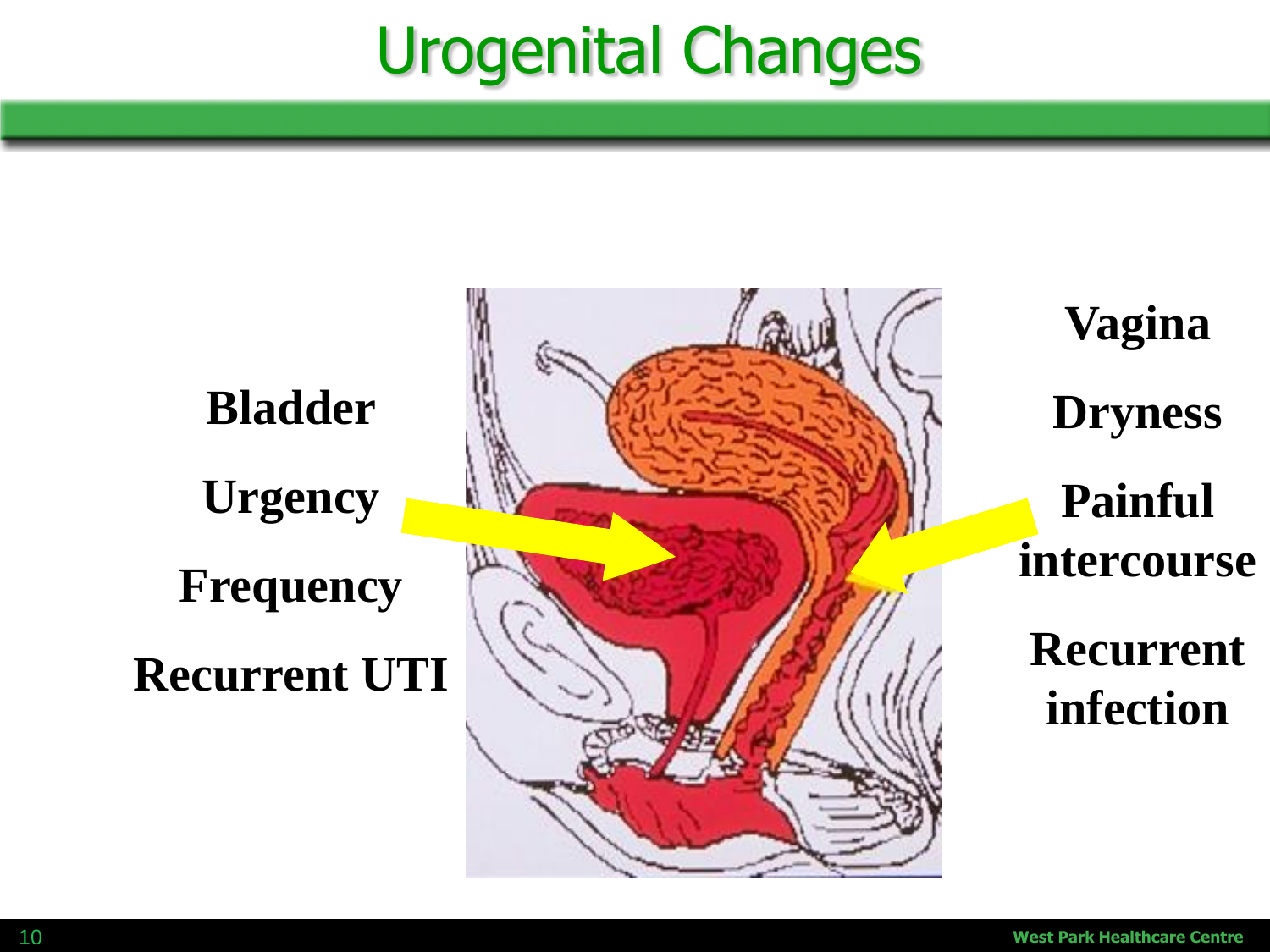### **Pelvic Floor**

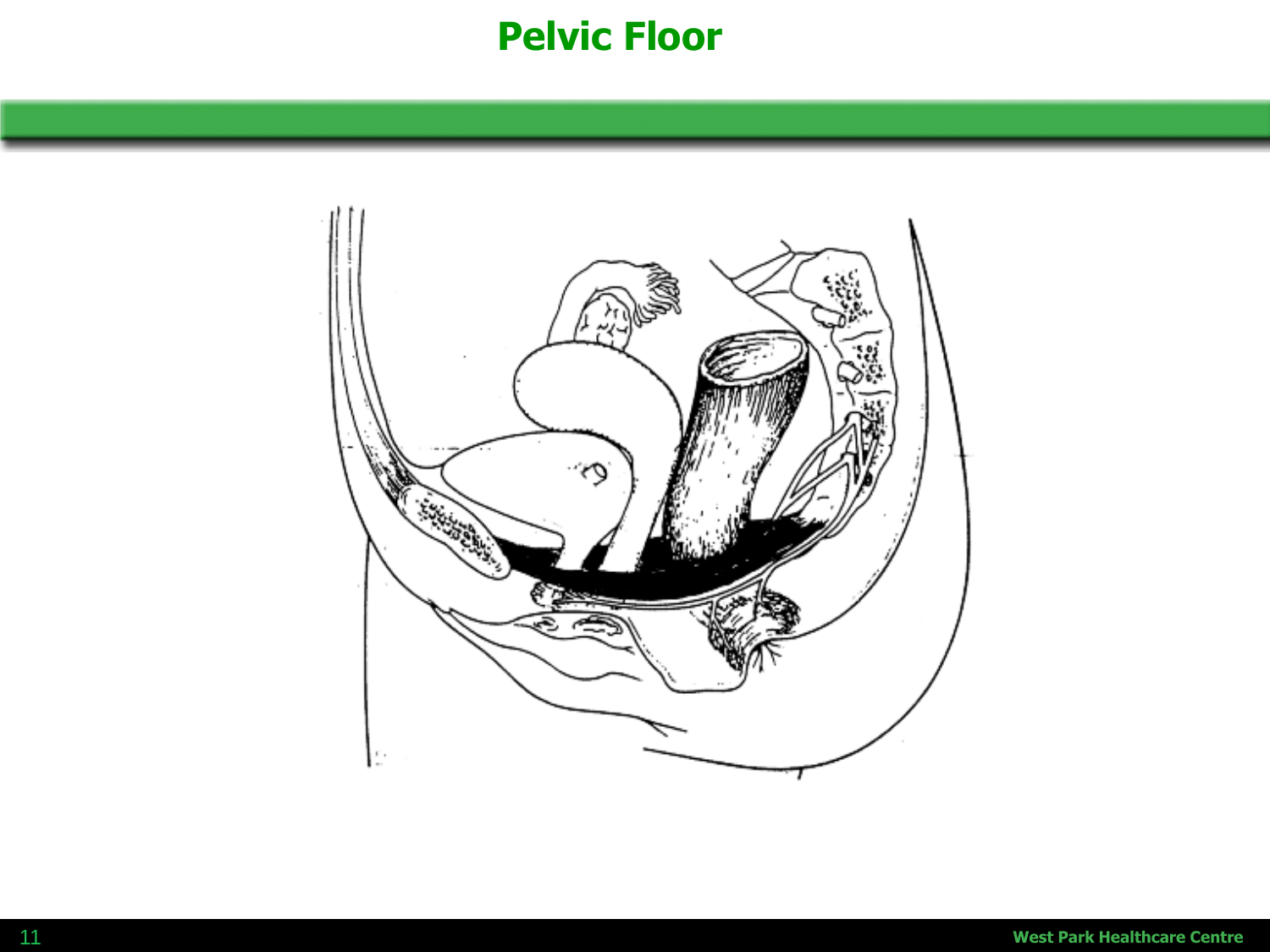#### **Pelvic Floor Decent**

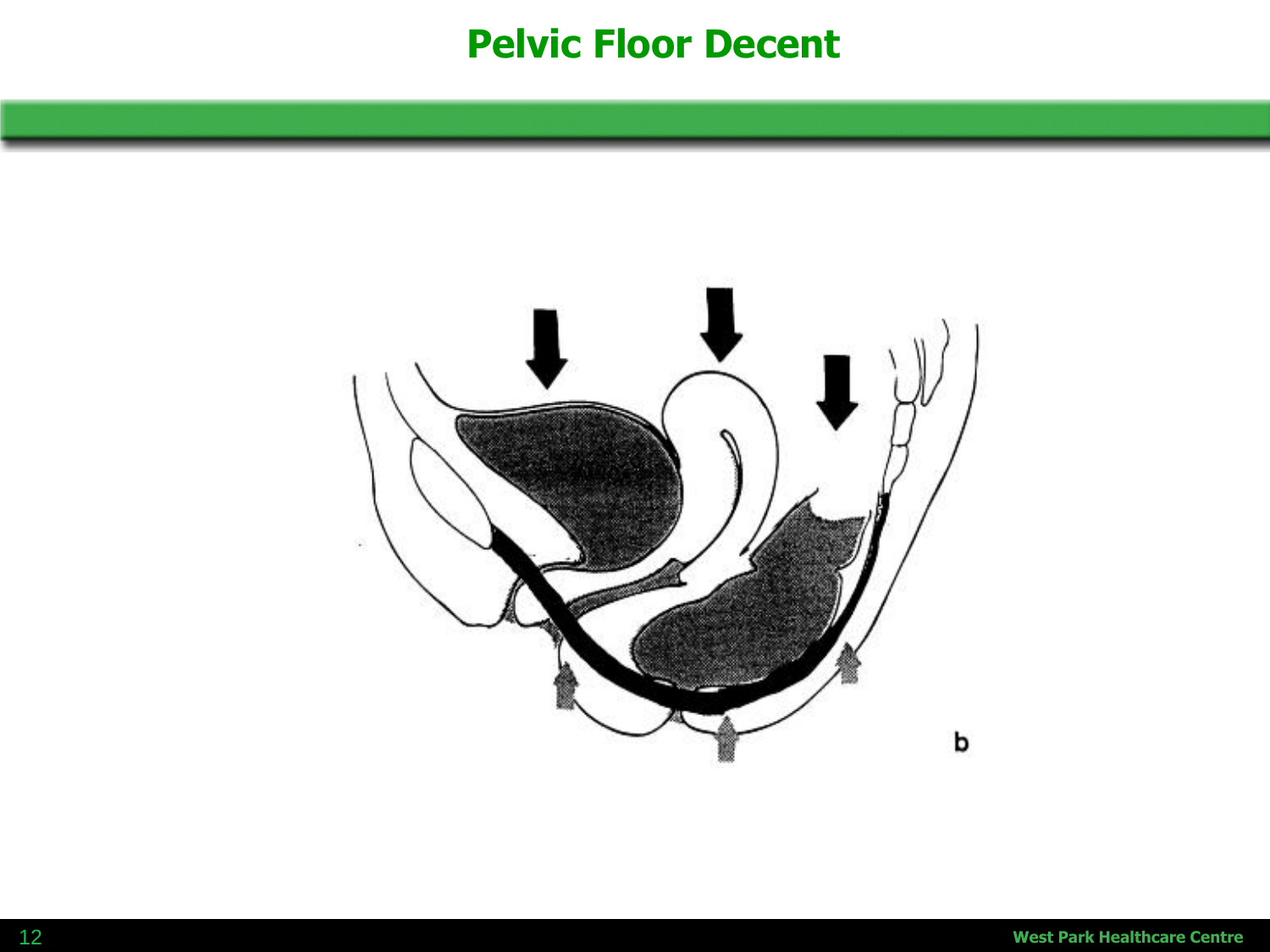#### **Structure of the Male Lower Urinary Tract**

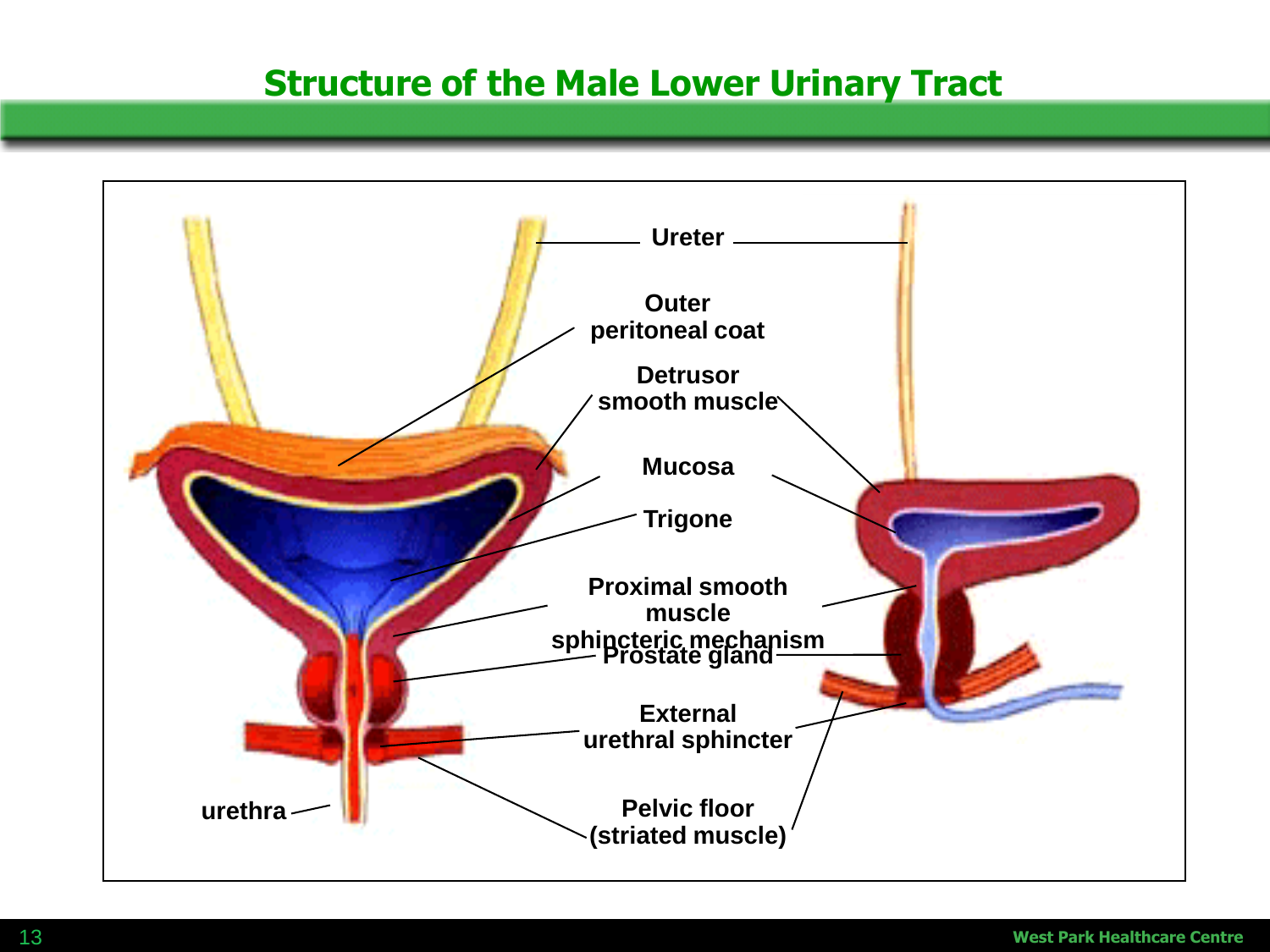#### **Urge Incontinence (overactive bladder)**

- $\Box$  loss of urine with a strong unstoppable urge to urinate
- usually associated with frequent urination during the day and night
- common in women and men
- **□** sometimes referred to as an overactive bladder

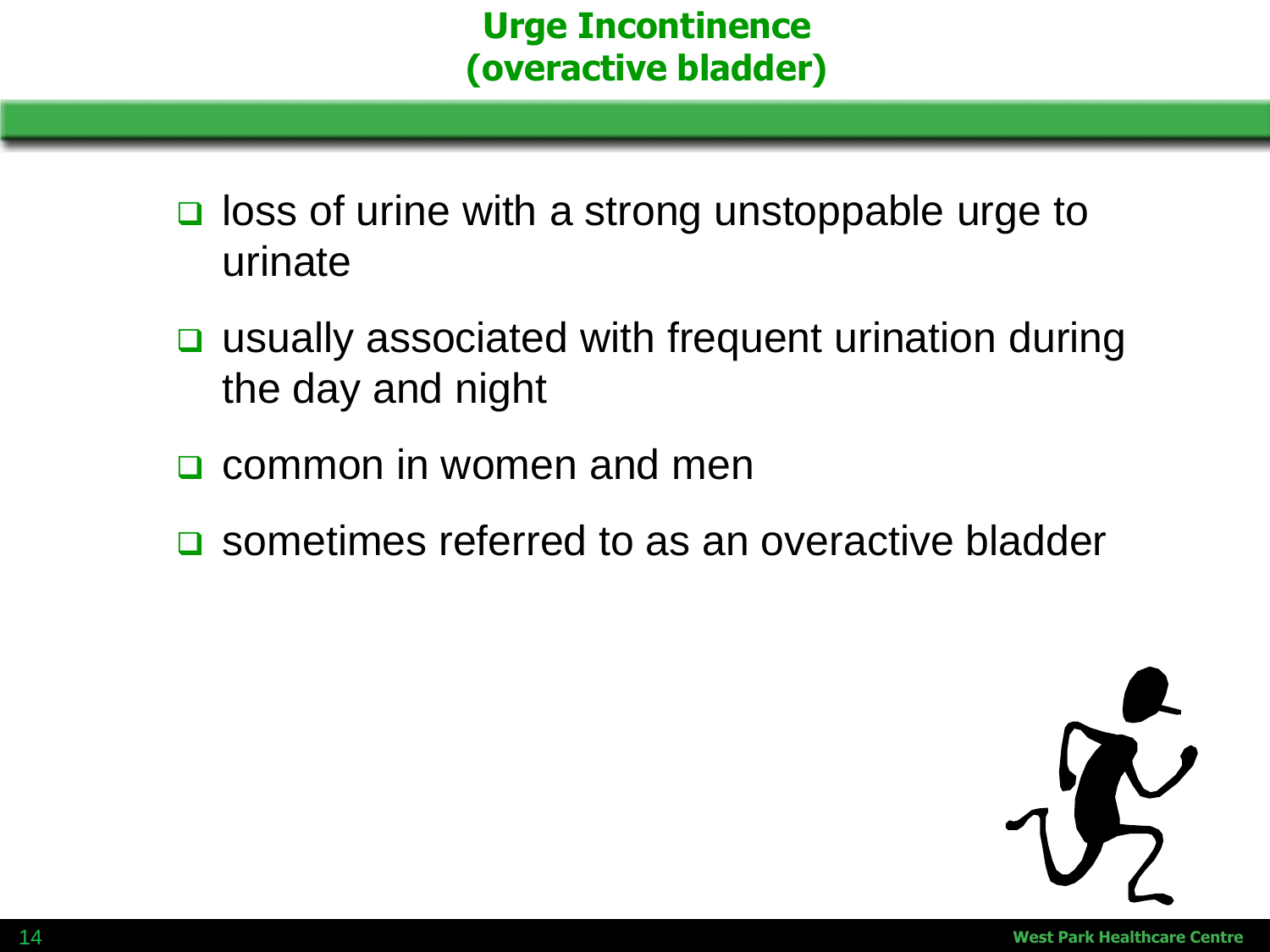- **□** bladder is full at all times and leaks at any time, day or night
- **□** usually associated with symptoms of slow stream and difficulty urinating
- **n** more common in men as a result of the enlargement of the prostate gland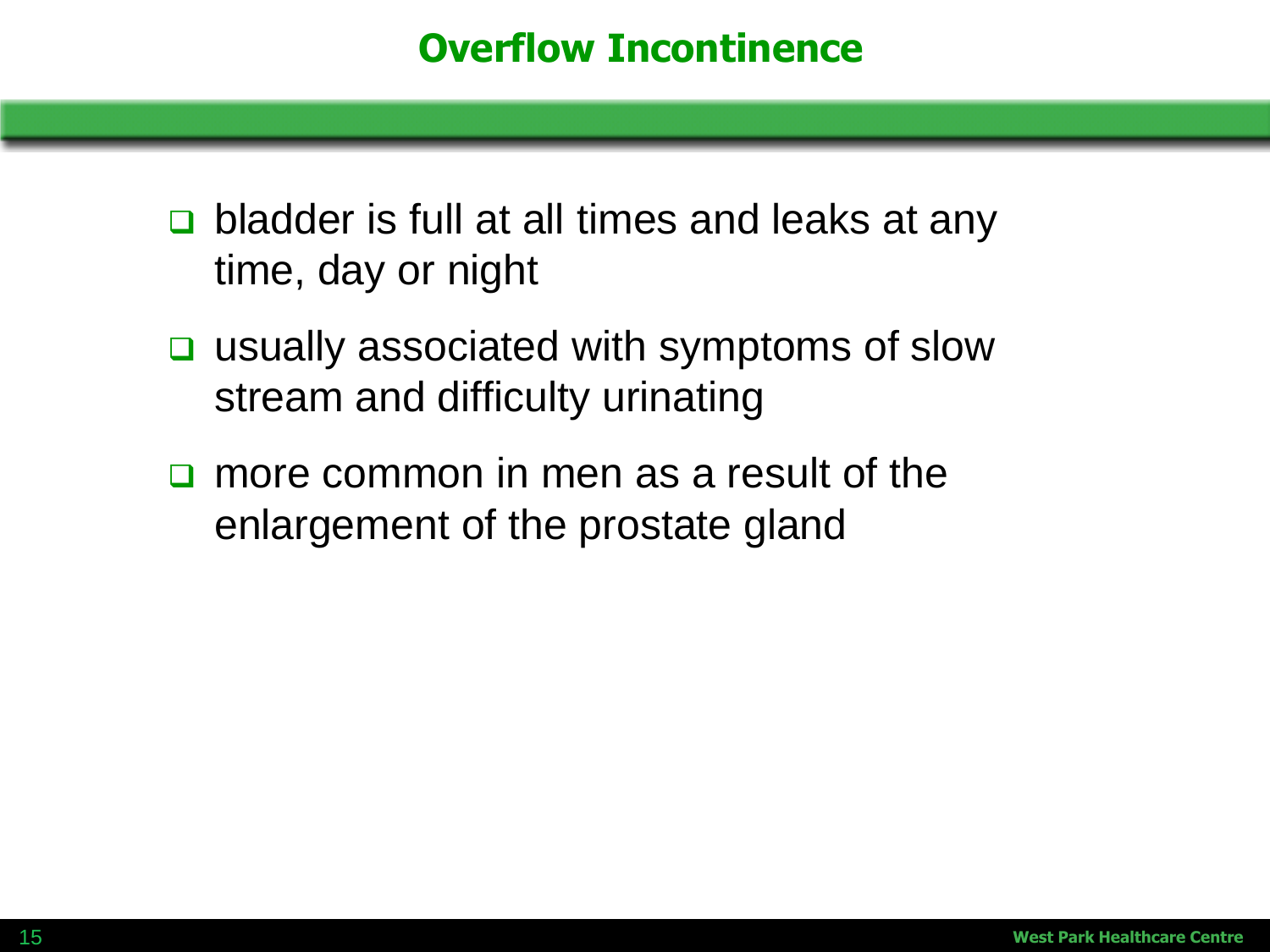□ patient either has decreased mental ability (e.g. Alzheimer's disease)

or decreased physical ability (e.g. arthritis) and is unable to make it to the bathroom in time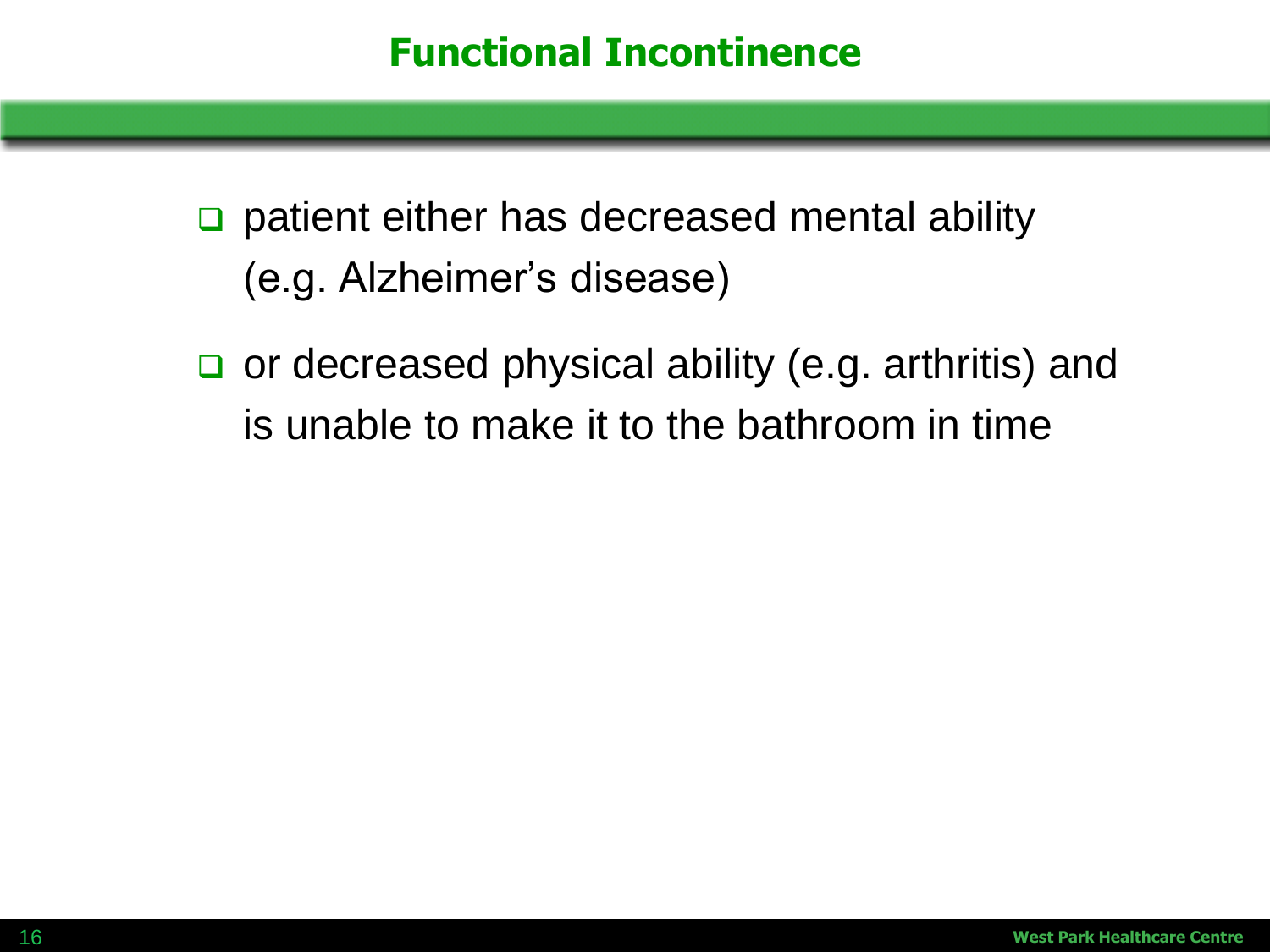#### **DISAPPEAR – Transient Causes of UI**

- **D** Delirium
- Intake of fluid
- S Stool impaction
- **A** Atrophic changes/urethritis
- **P** Psychological problems
- **P** Pharmaceuticals that can contribute to incontinence
- **E** Excess urine output
- A Abnormal lab values
- **R** Restricted mobility

Whytock, S (Chapter 3)

Promoting Continence Care, A Bladder and Bowel Handbook for Care Providers. Skelly J, Carr M, Cassel B, Robbs L, Whytock S, Edited by Paula Eyles 2006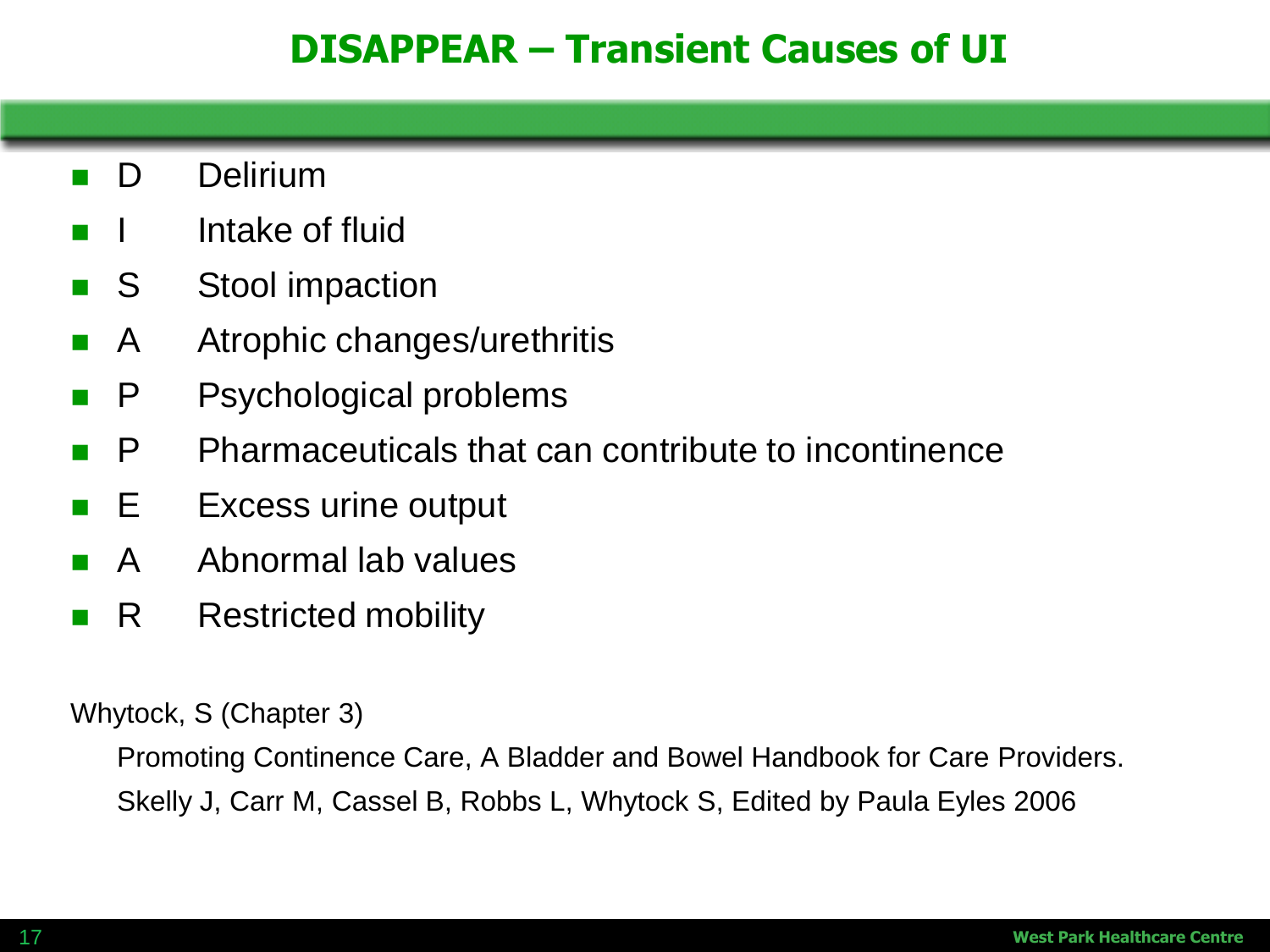# **Age Related Factors**

### Increased

- ◆ Detrusor Overactivity
- Nocturnal urine output
- BPH
- ◆ PVR (<100 ml)
- Bacteruria (20%)
- **Decreased** 
	- ◆ Bladder Contractility
	- Bladder Sensation
	- Sphincter Strength (F)
- **Unchanged** 
	- ◆ Bladder Capacity
	- Bladder Compliance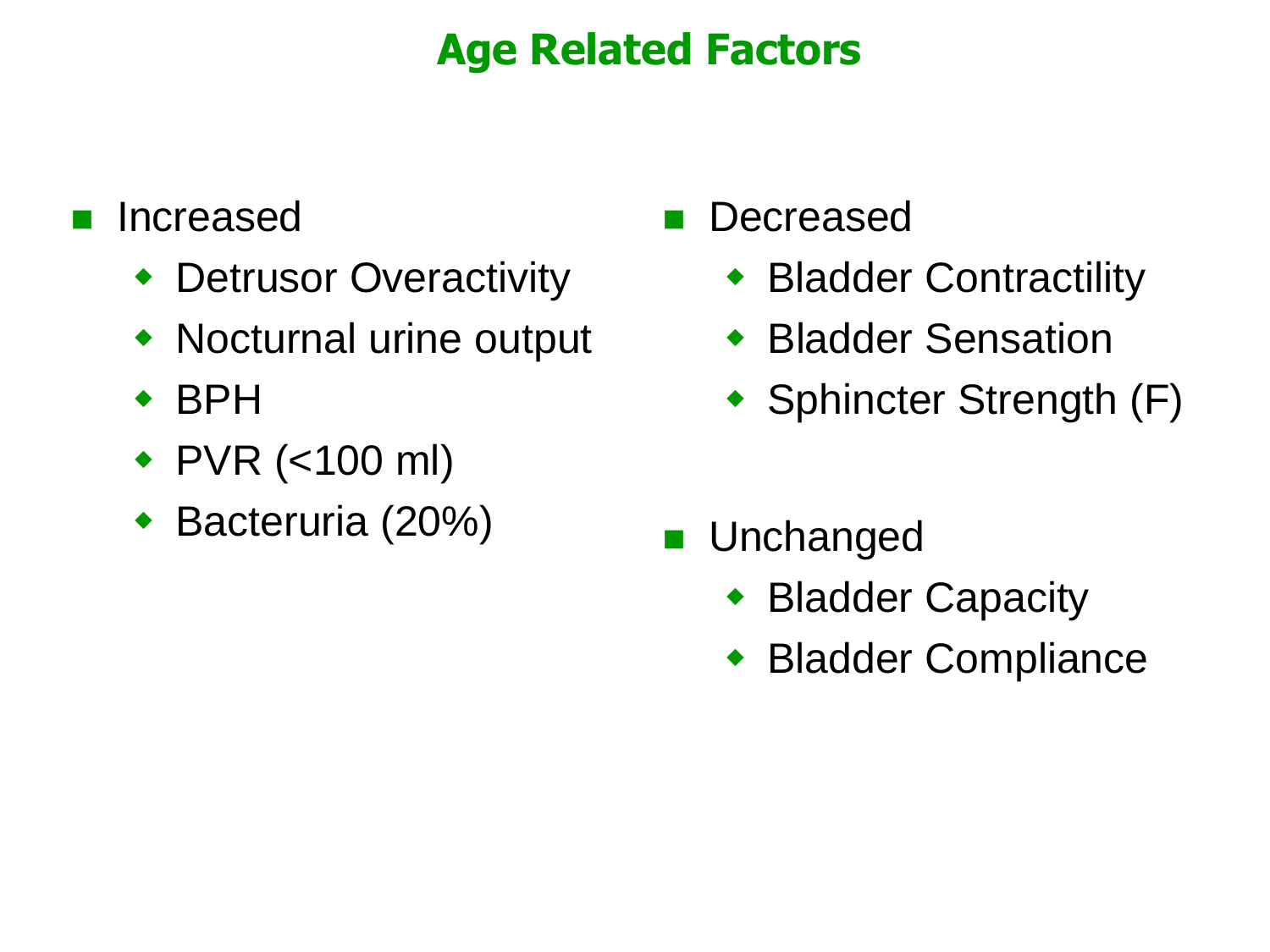# **Structured Assessment**

- Specialist professional structured assessment:
	- Incontinence history (premorbid urinary incontinence)
	- Fluid Intake
	- Bowel elimination history
	- Medical History
	- **Medications**
	- ◆ Functional Ability
- A bladder diary is helpful with identifying voiding frequency, voided volumes and frequency of incontinence
- Focused physical evaluation (pelvic exam for women / PVR bladder scan / Urine dipstick)
- Simple tests
- The assessment may take 2 to 3 sessions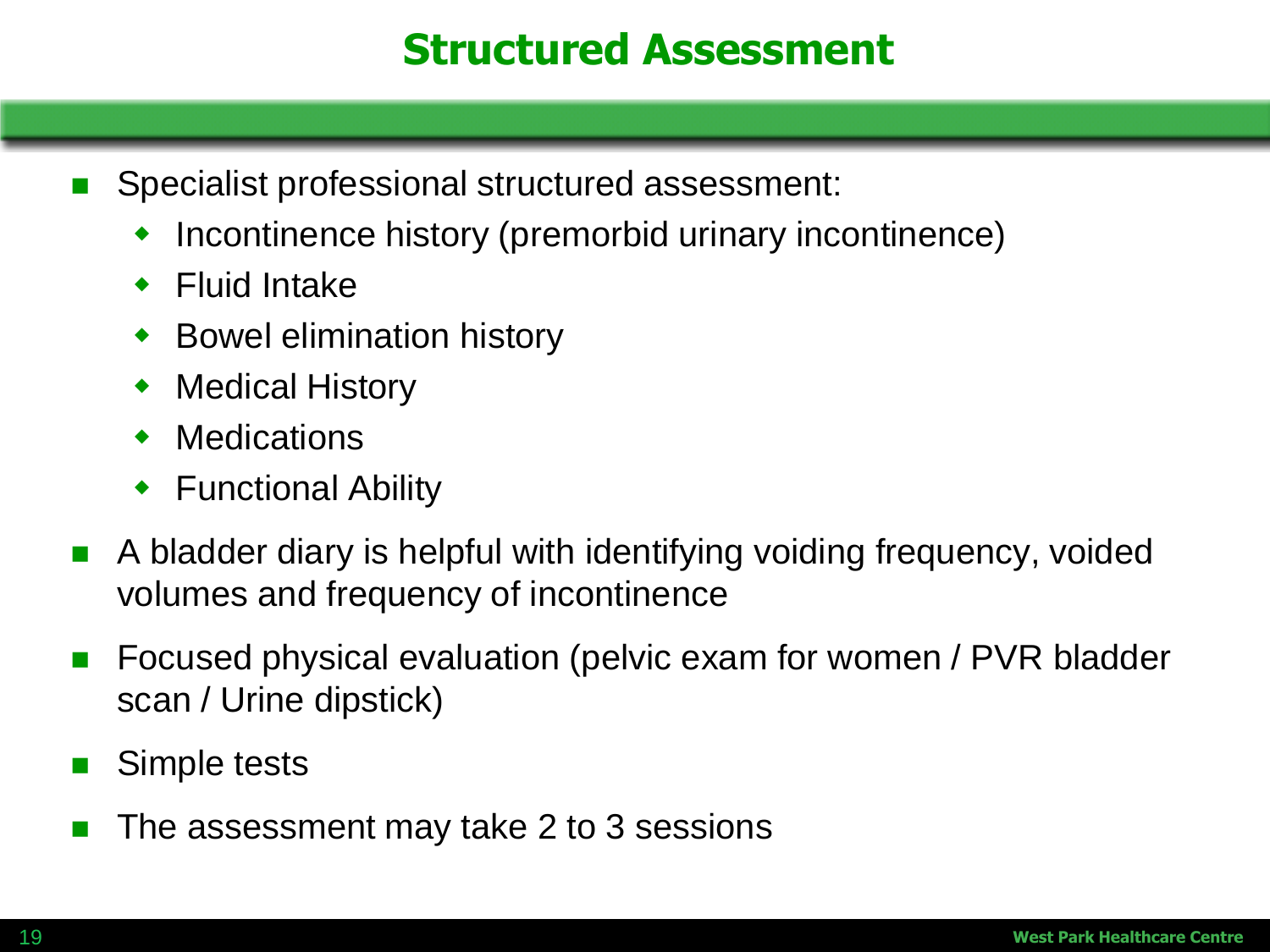# **Incontinence History**

#### Assessment resources:

- **Link to Urinary Continence** Assessment Tool
- [http://www.rnao.org/Storage/24/1905\\_](http://www.rnao.org/Storage/24/1905_FINAL_continence_chart.pdf) [FINAL\\_continence\\_chart.pdf](http://www.rnao.org/Storage/24/1905_FINAL_continence_chart.pdf)
- **Promoting Continence Care, A** Bladder and Bowel Handbook for Care Providers. Skelly J, Carr M, Cassel B, Robbs L, Whytock S, Edited by Paula Eyles 2006
- **Onset**
- Duration
- Daytime / Nighttime
- **Accidents**
- Stress loss
- Urge loss
- Aware of loss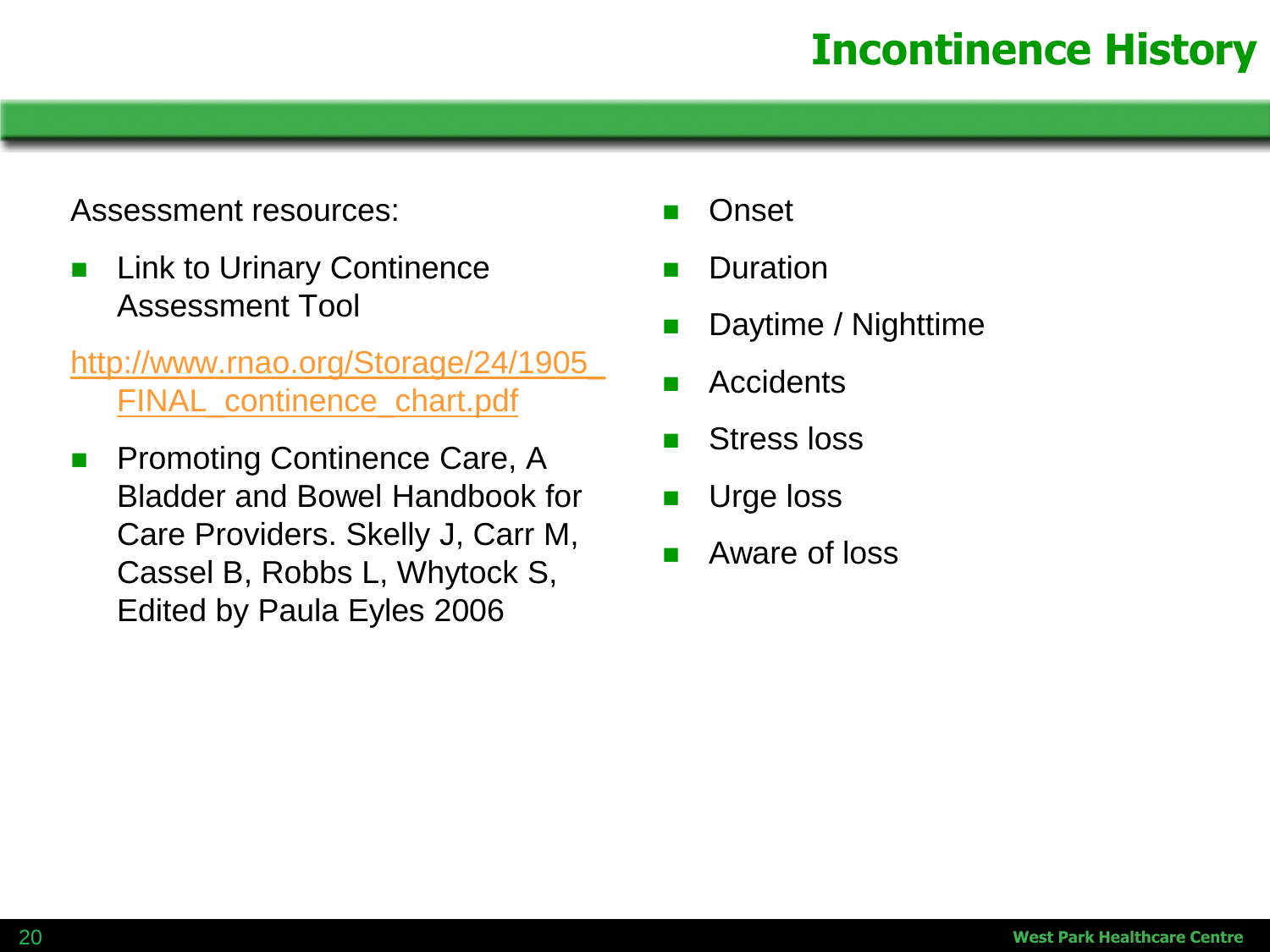#### **Impact of cognitive impairment on ability to be continent**

- ability to follow and understand prompts or cues
- ability to interact with others
- ability to complete self care tasks
- social awareness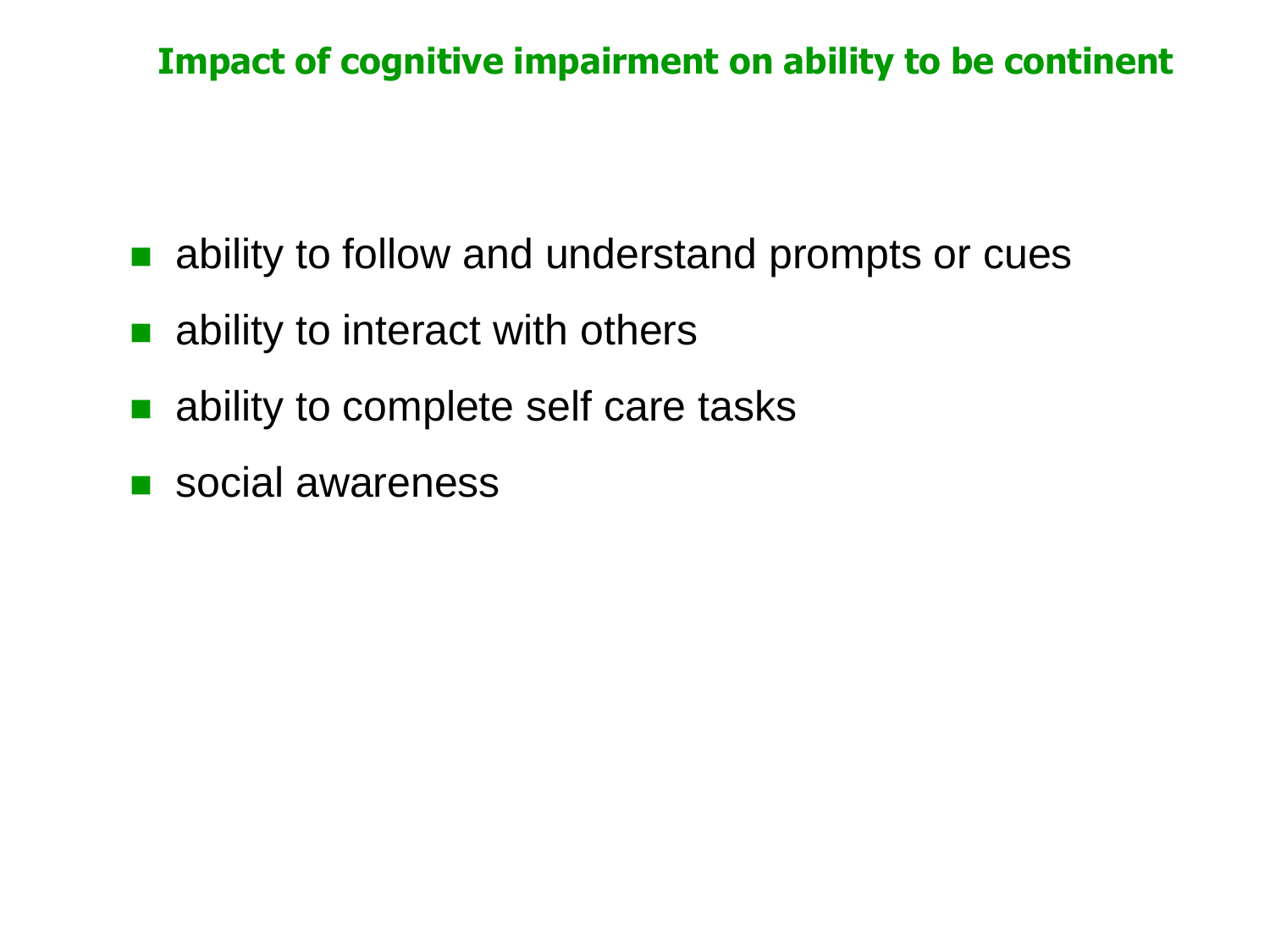### **Interpretation**

**recognition** 

**n** recall

#### Impact on continence

- identifying the urge to void
- **remembering how to respond**
- **lace leading the toilet**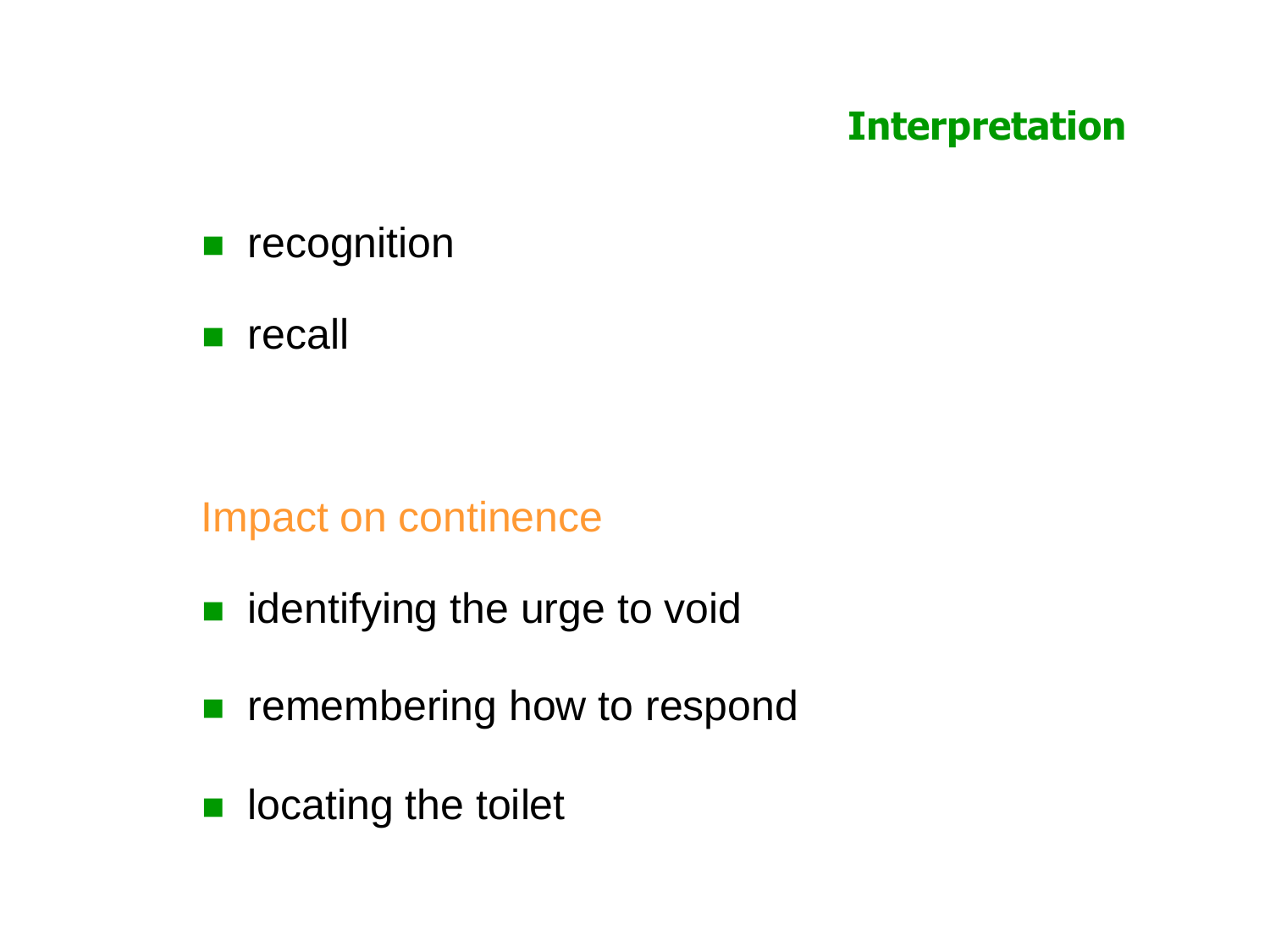### **Interaction**

- comprehension
- **E** expression

#### Impact on Continence

- understanding reminders
- asking for assistance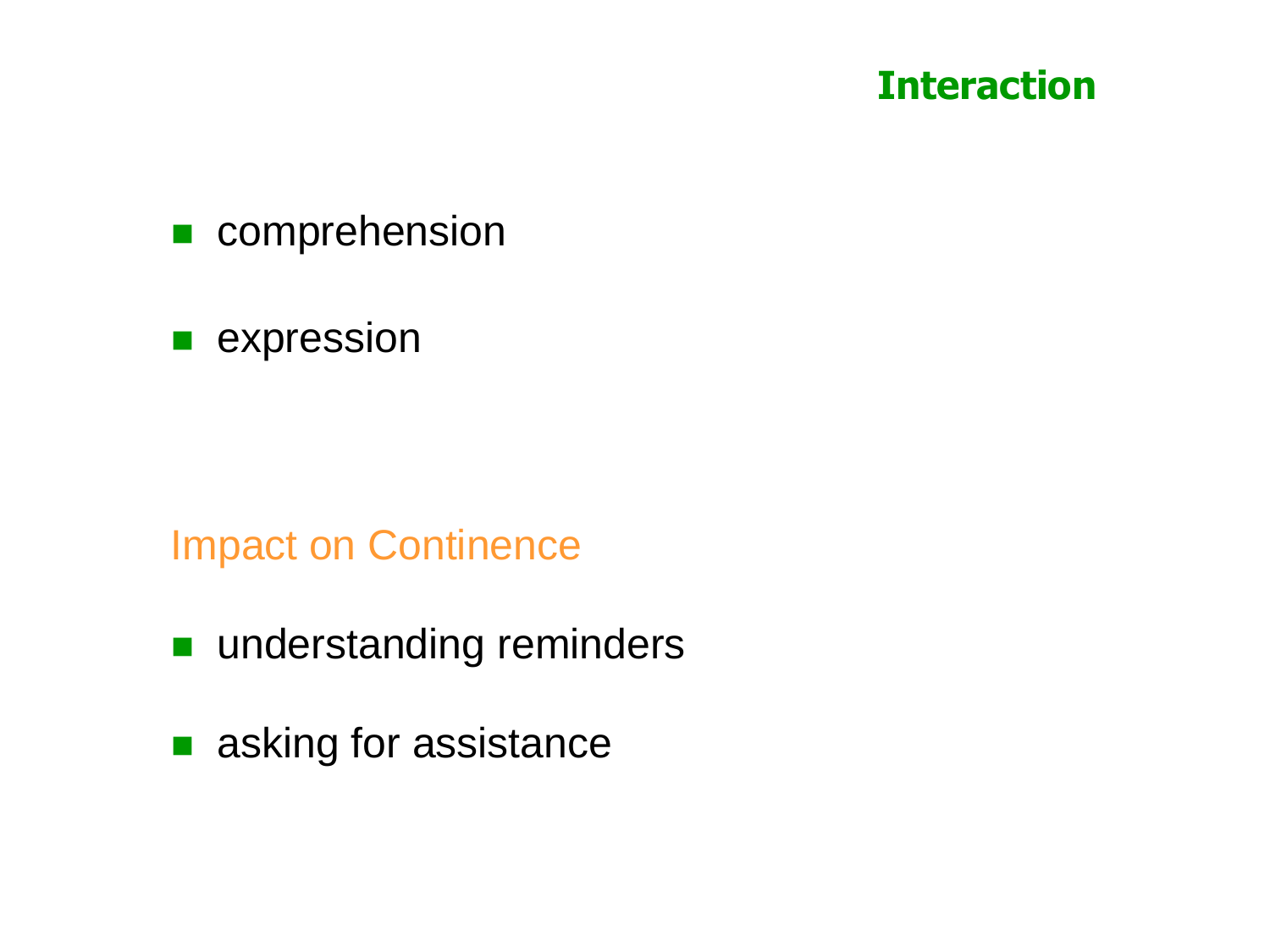

#### voluntary and purposeful movement

**spatial orientation** 

Impact on Continence

- **removing clothing**
- sitting on the toilet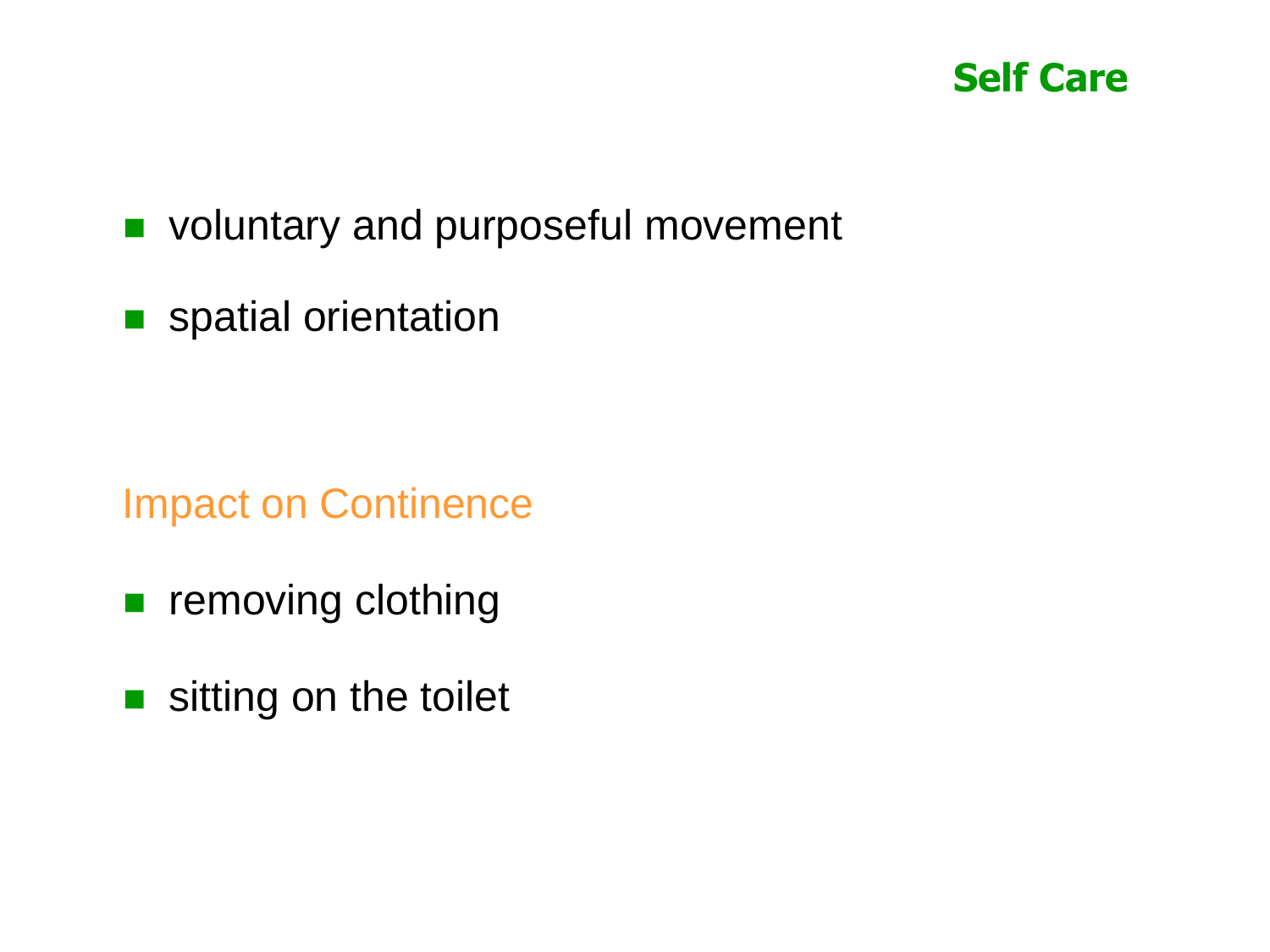

- **attention deficits**
- **n** conversation

Impact on continence

- **remembering how to respond**
- **n** motivation to be continent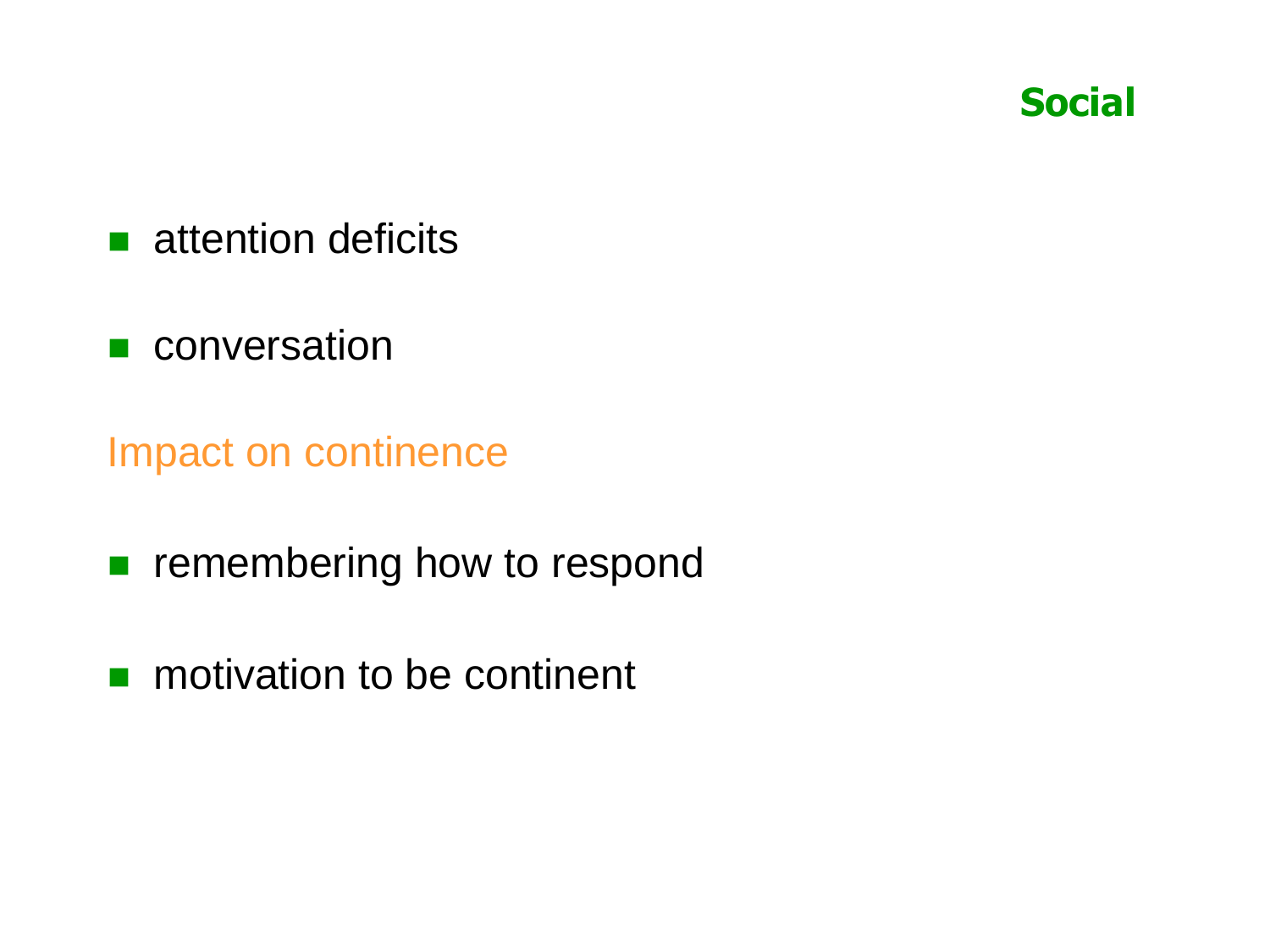### **Voiding Record**

Time and amount of:

- fluid intake
- urine voided
- incontinence
- For 4 or 5 days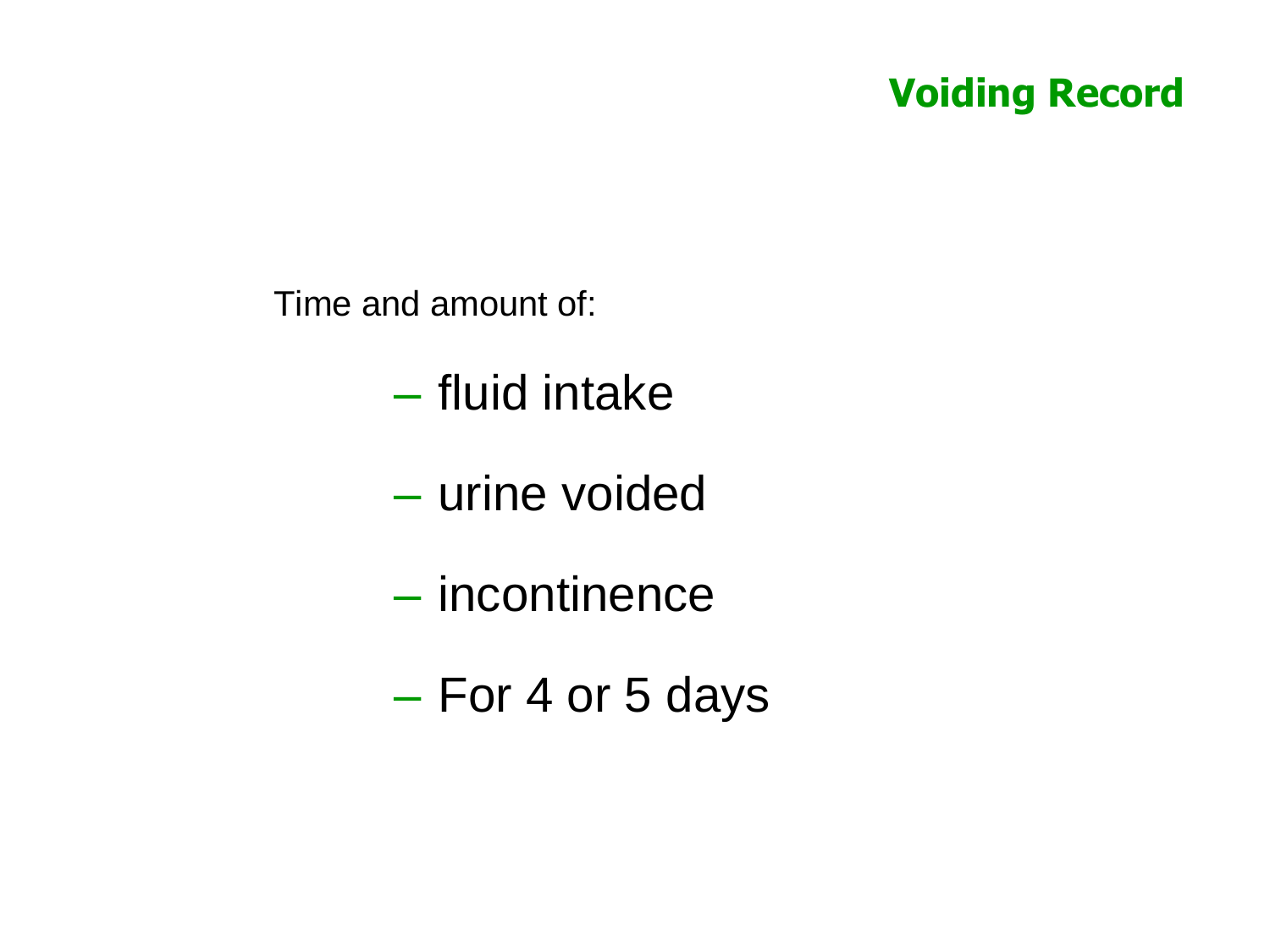### **Urology Consult**

#### **Cystoscopy**

**Part performed by a physician when the condition cannot be** completely diagnosed by simpler, less invasive tests

#### **Urodynamics**

- used to assess the function of the bladder and urethra
- used to determine the problem in more complicated situations
- $\blacksquare$  often done in conjunction with a cystoscopy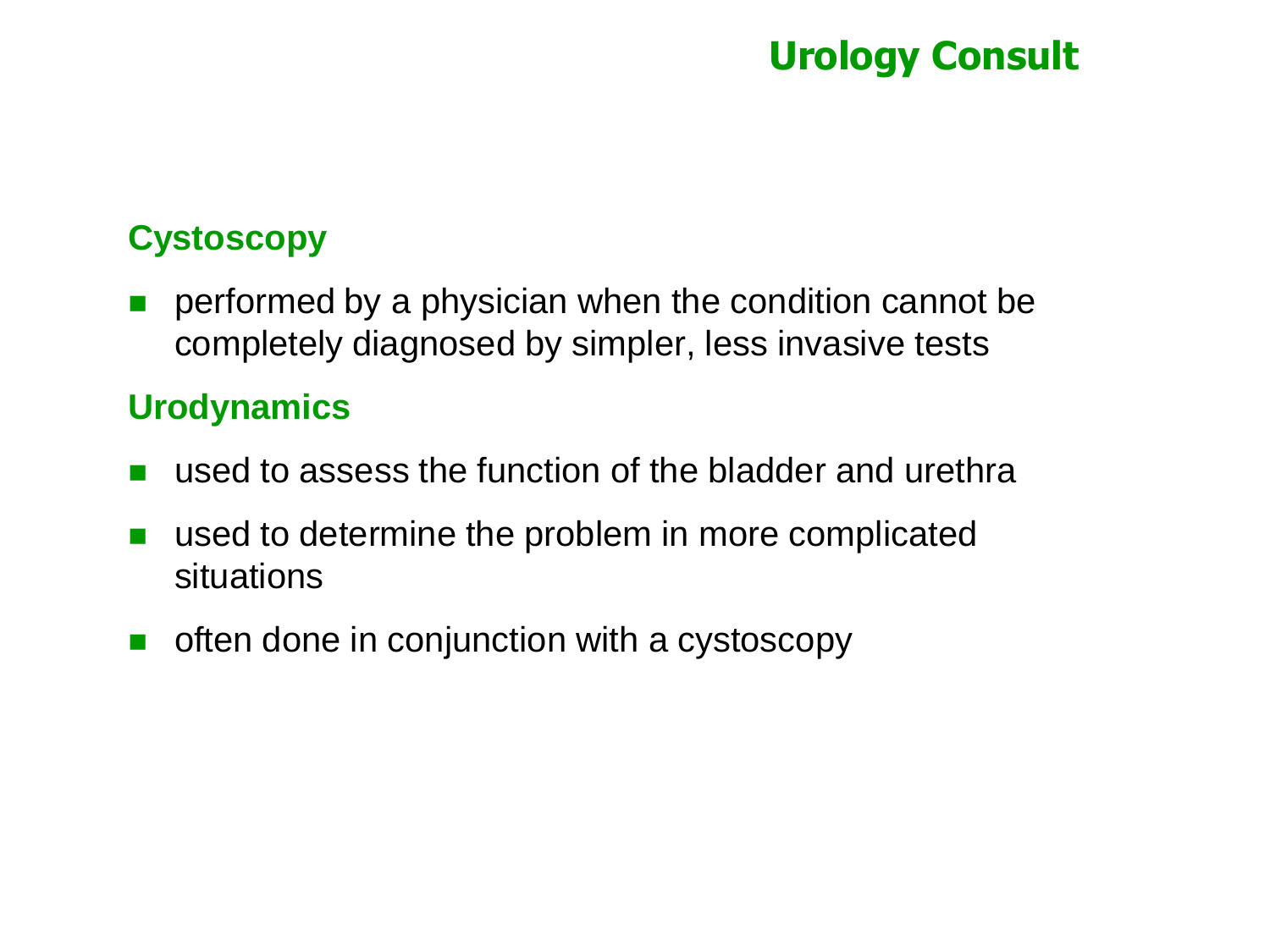# **Contributing Factors**

- **Urinary Tract Infections**
- **Fluid Intake**
- Caffeine / Alcohol Intake
- **Constipation**
- **Nedications**
- **Neight**
- **Nobility**
- **Environmental Factors**
- Cognitive Impairment
- **n** Childbirth
- **Pelvic muscle tone**
- **Atrophic Changes**

**It is important to determine the contributing factors, this will lead logically to intervention planning.**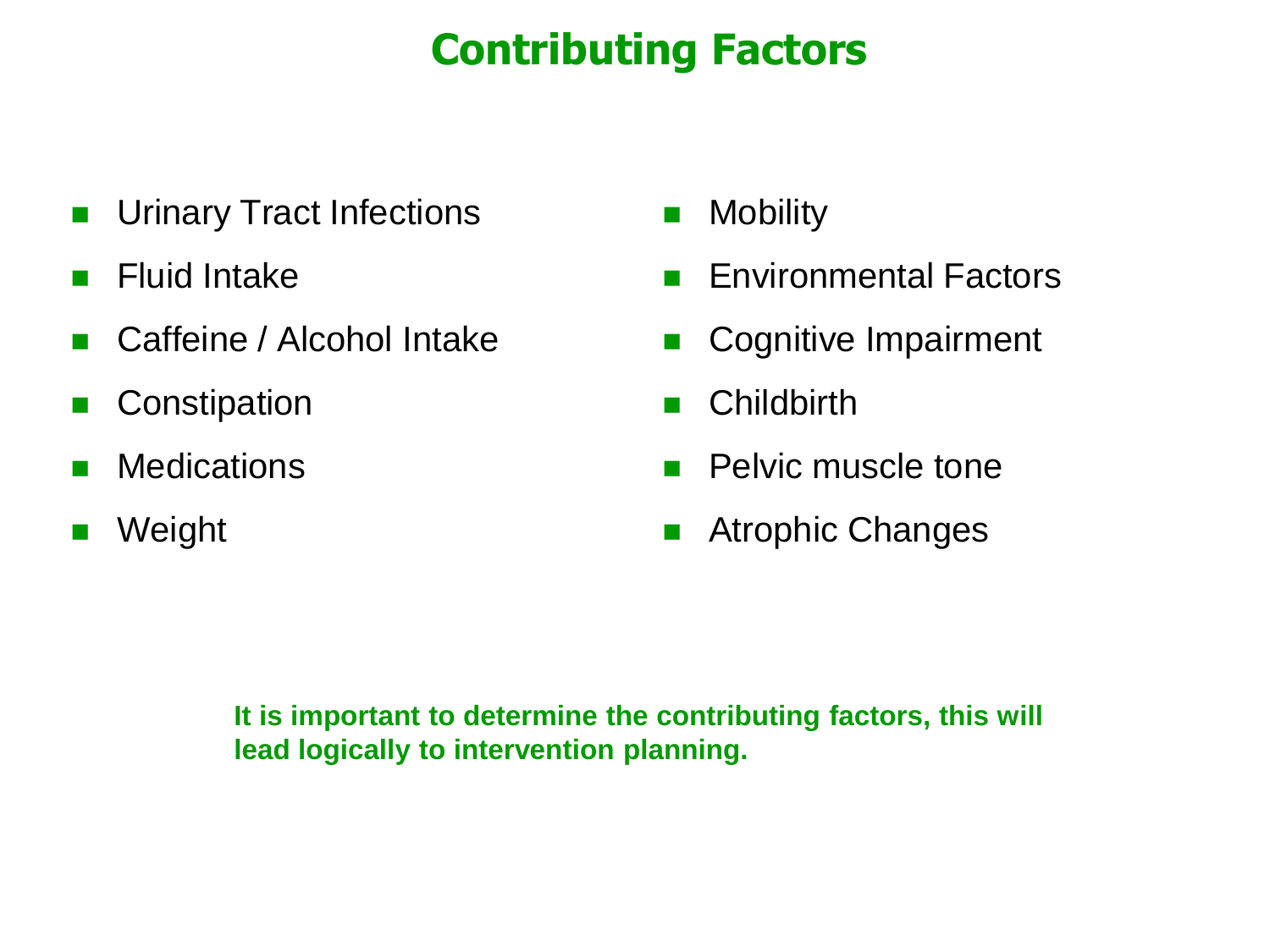**L**So what do you do with all this information you have gathered?

**L** The assessment follows a logical path to help you to think about the patient's problem of UI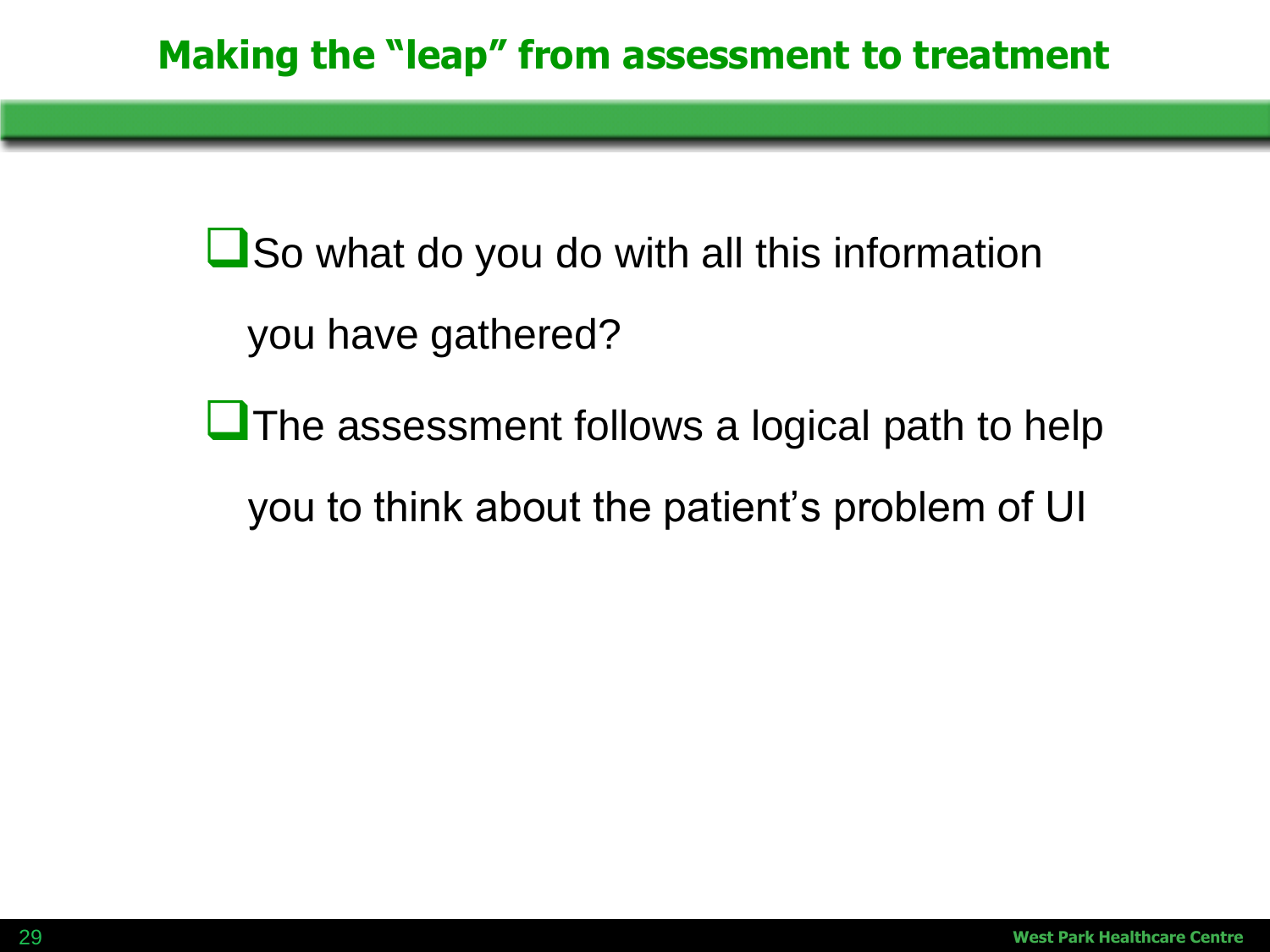**Q** client focused

**Q**using education

**O**behavior modification

**O**problem solving strategies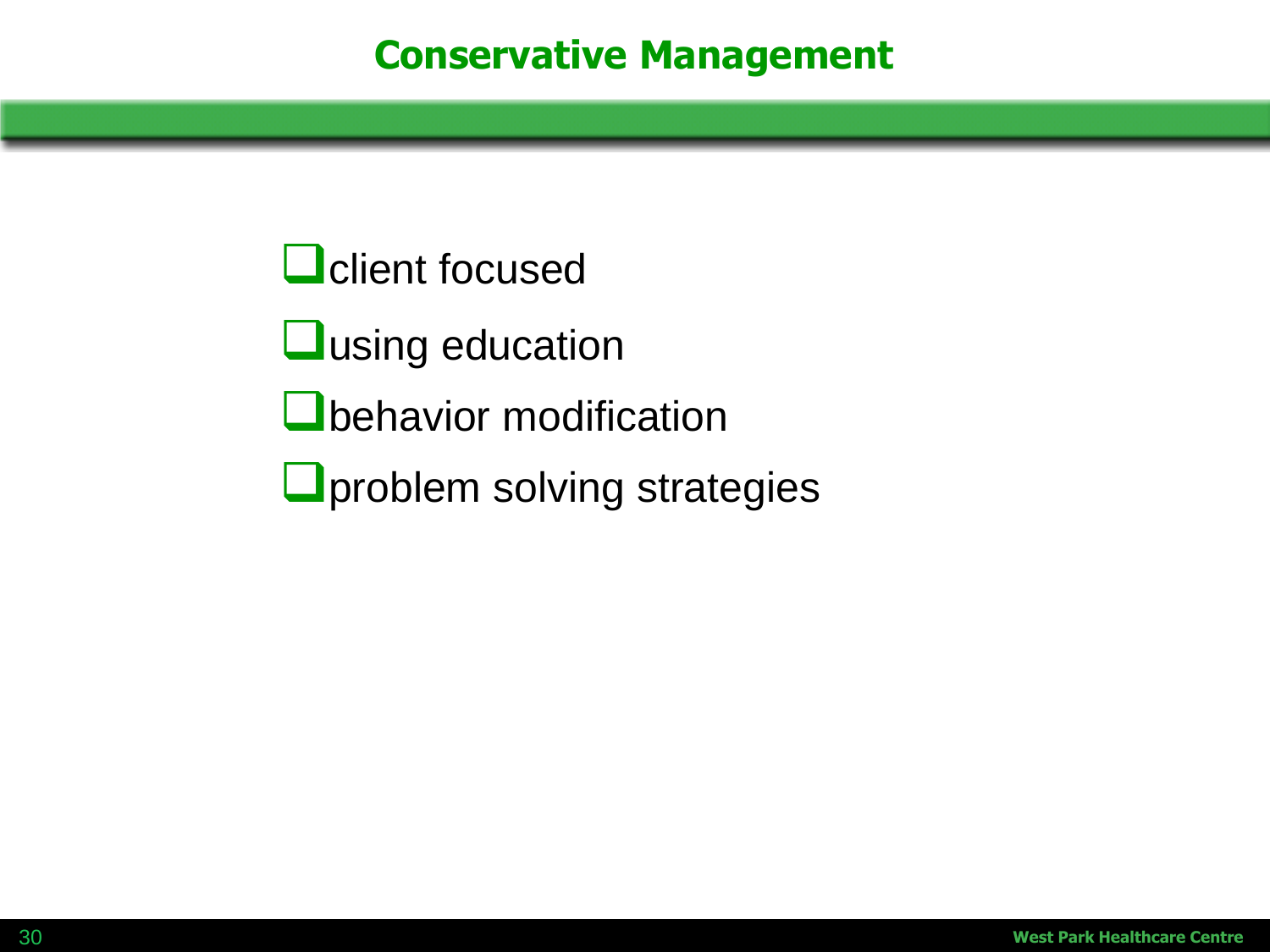# **Treatment Options**



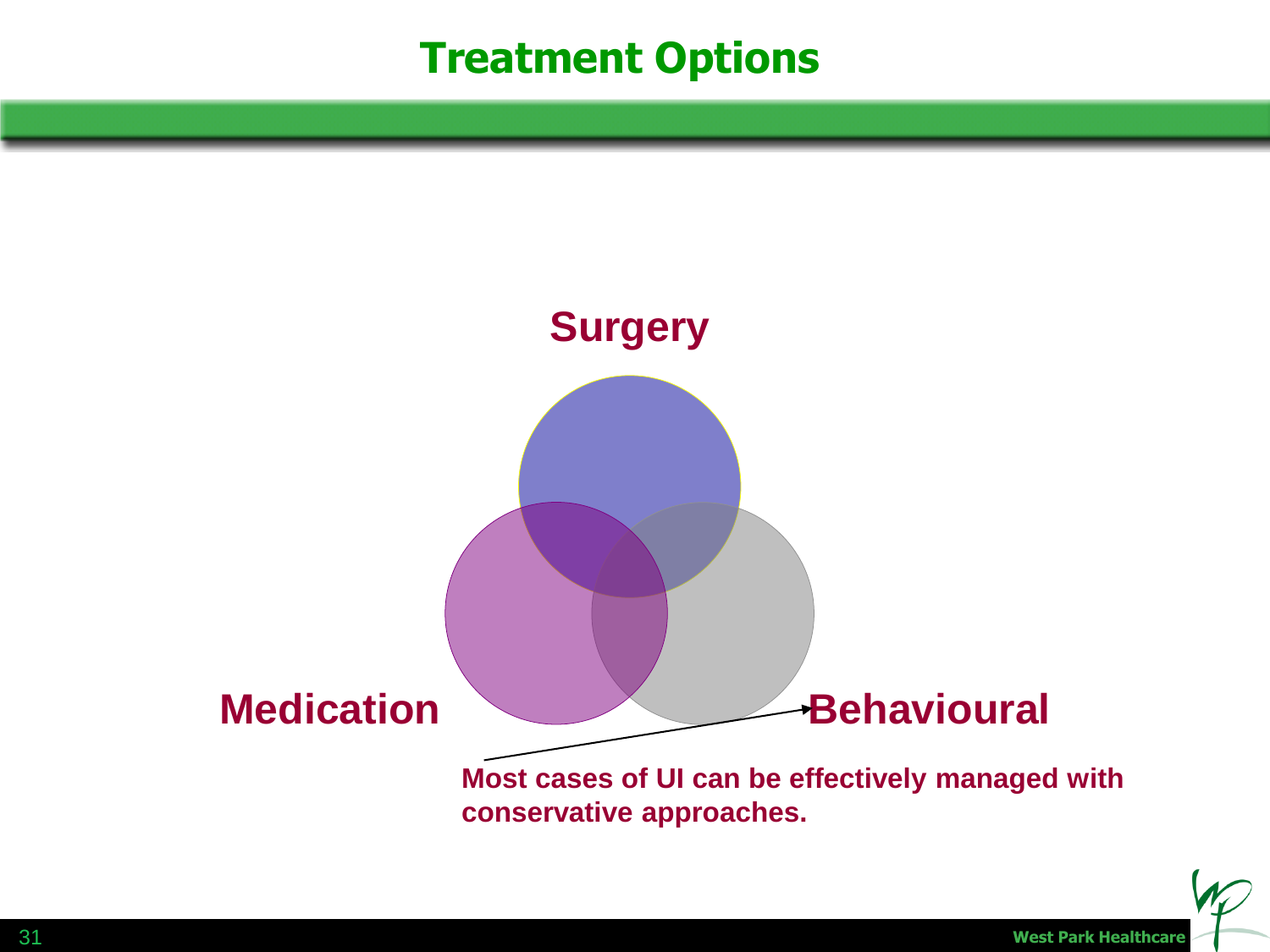# **Conservative Treatment Options**

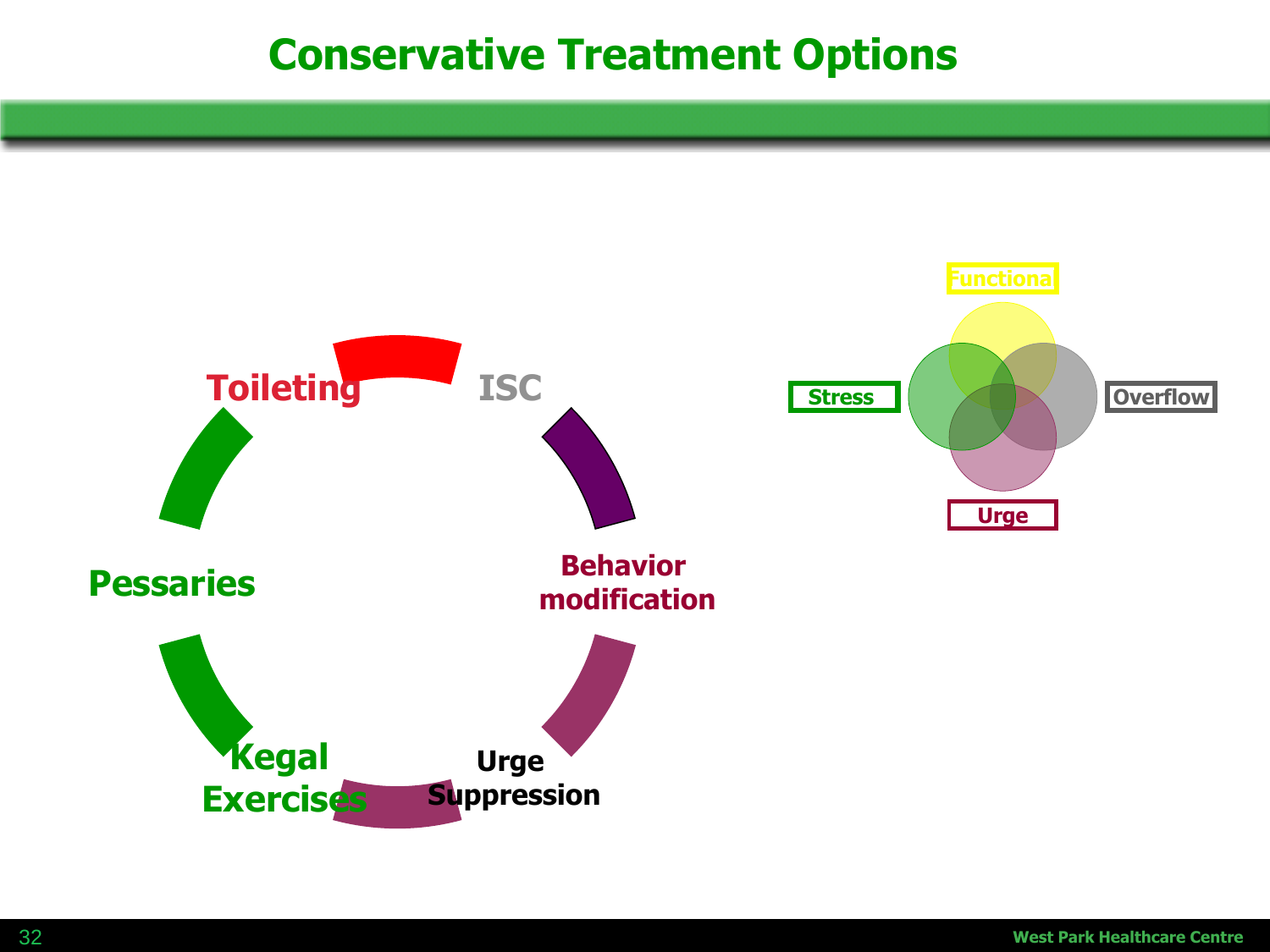

- drink extra fluids like water
- There is some evidence to show that use of cranberry juice or capsules can prevent UTI's in women
	- Cochrane Reviews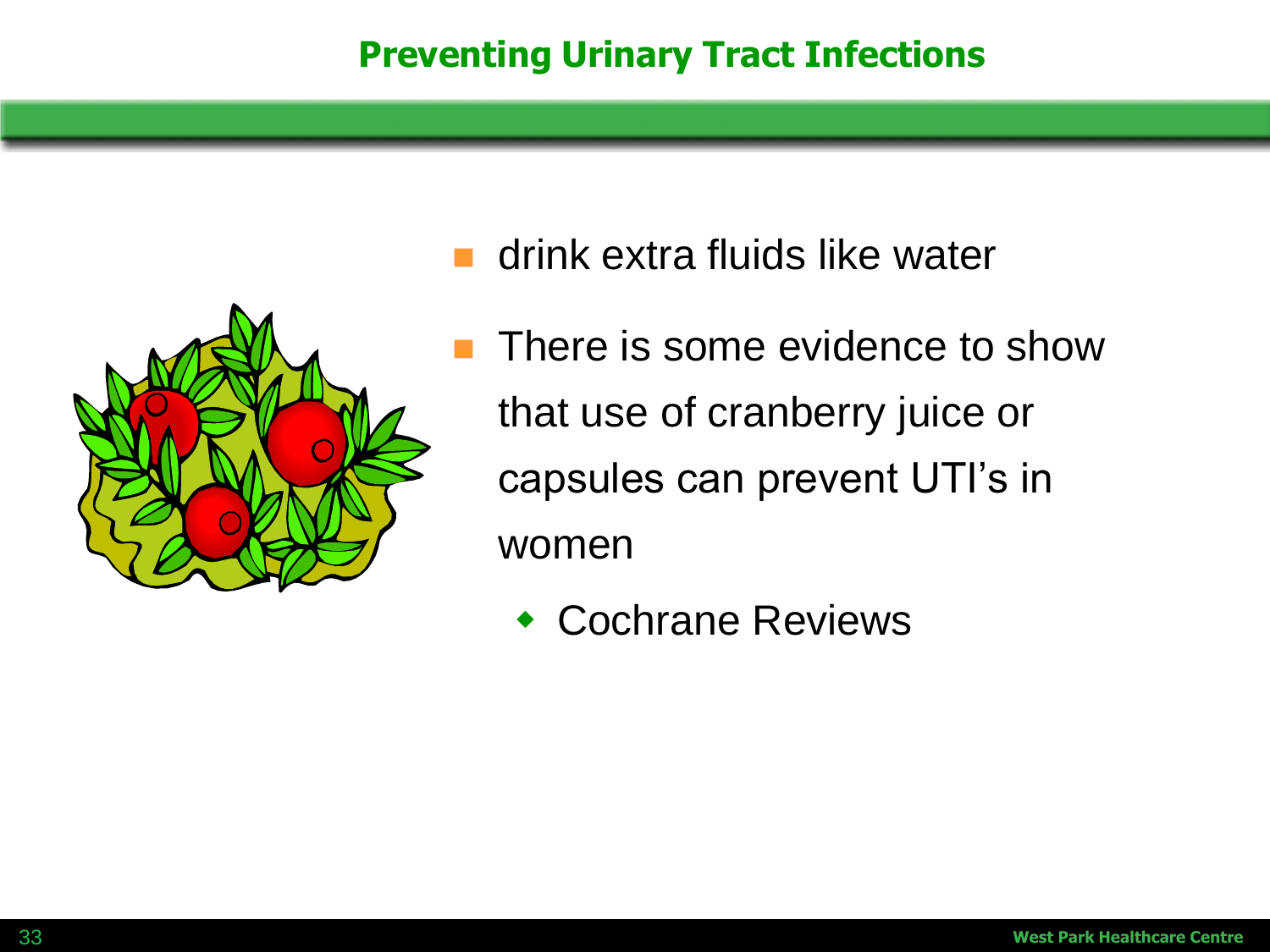#### **Personal Care**

- Wash and wipe from the front to the back
- **NASH** with warm water and pat or blow dry
- **No soap**
- **Use a product that** dosen't affect vaginal pH

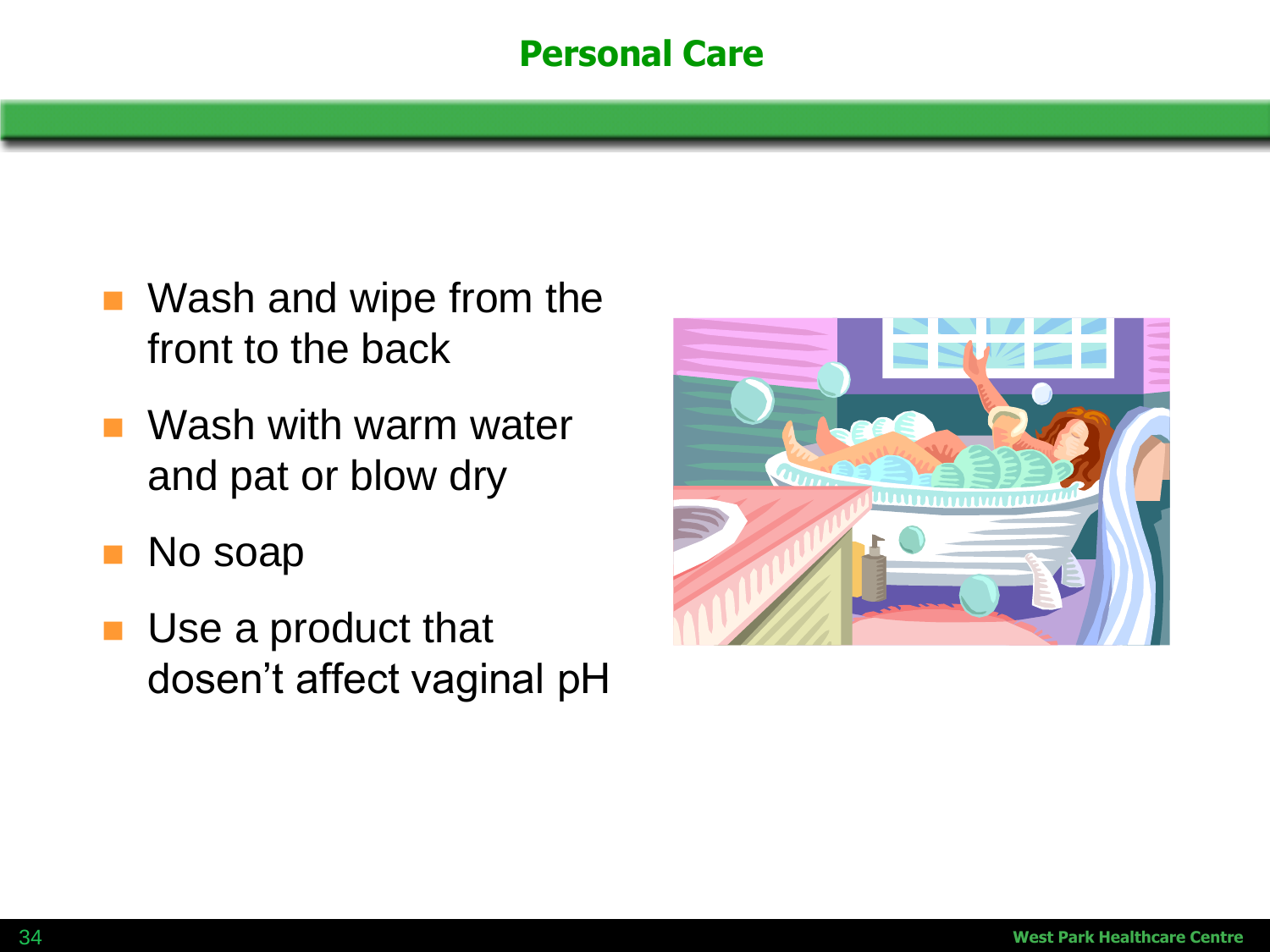- tablet, patch, ring or cream
- works by improving the tissues of the vagina and urethra in post-menopausal women
- **F** risks concerns
	- ◆ breast cancer
	- uterine cancer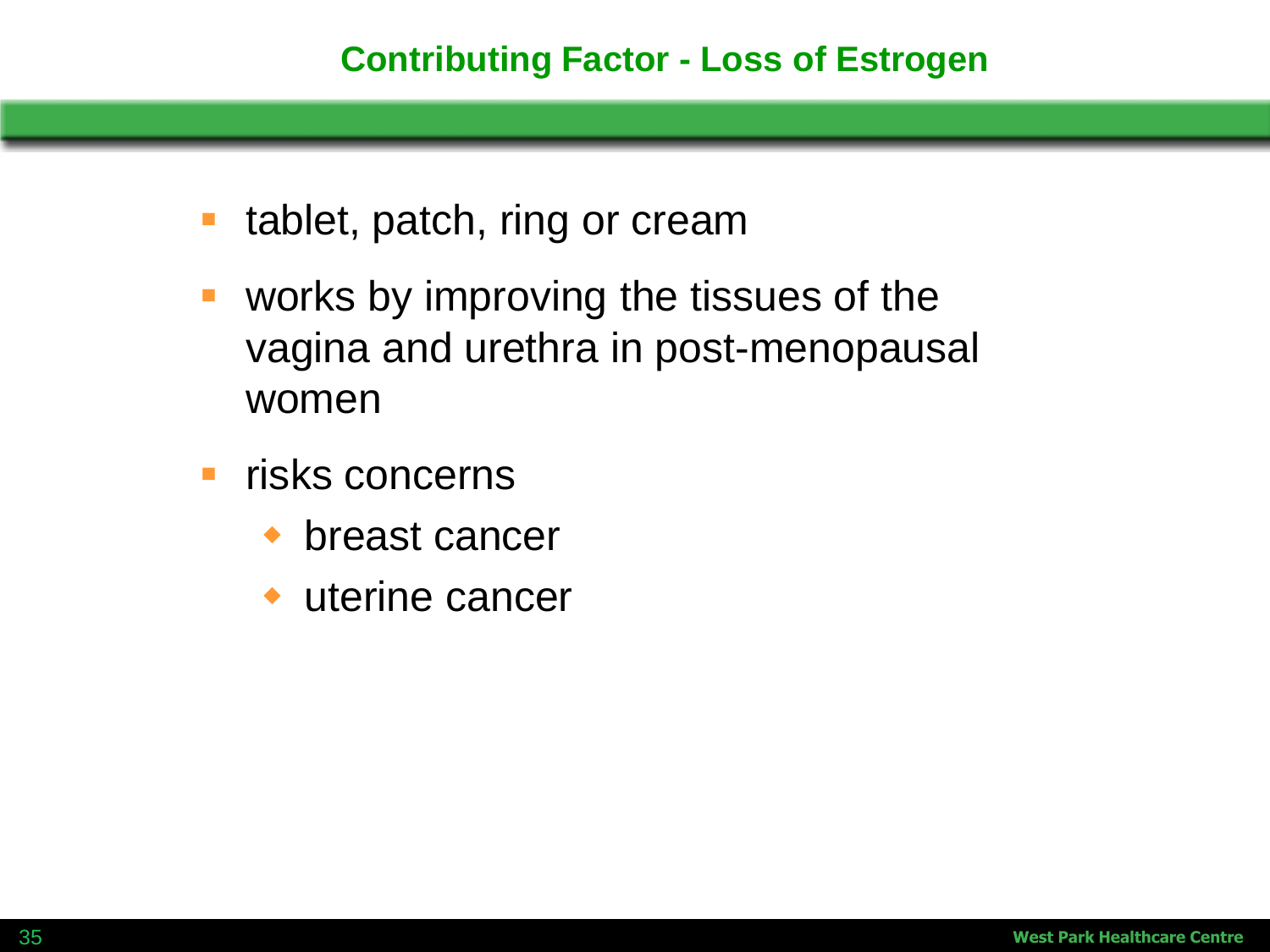#### **Increase Water Intake**



 Increase intake of healthy fluids, especially water

- Try adding a slice of lemon or a sprig of mint to the water
- Offering fluid frequently or readily accessible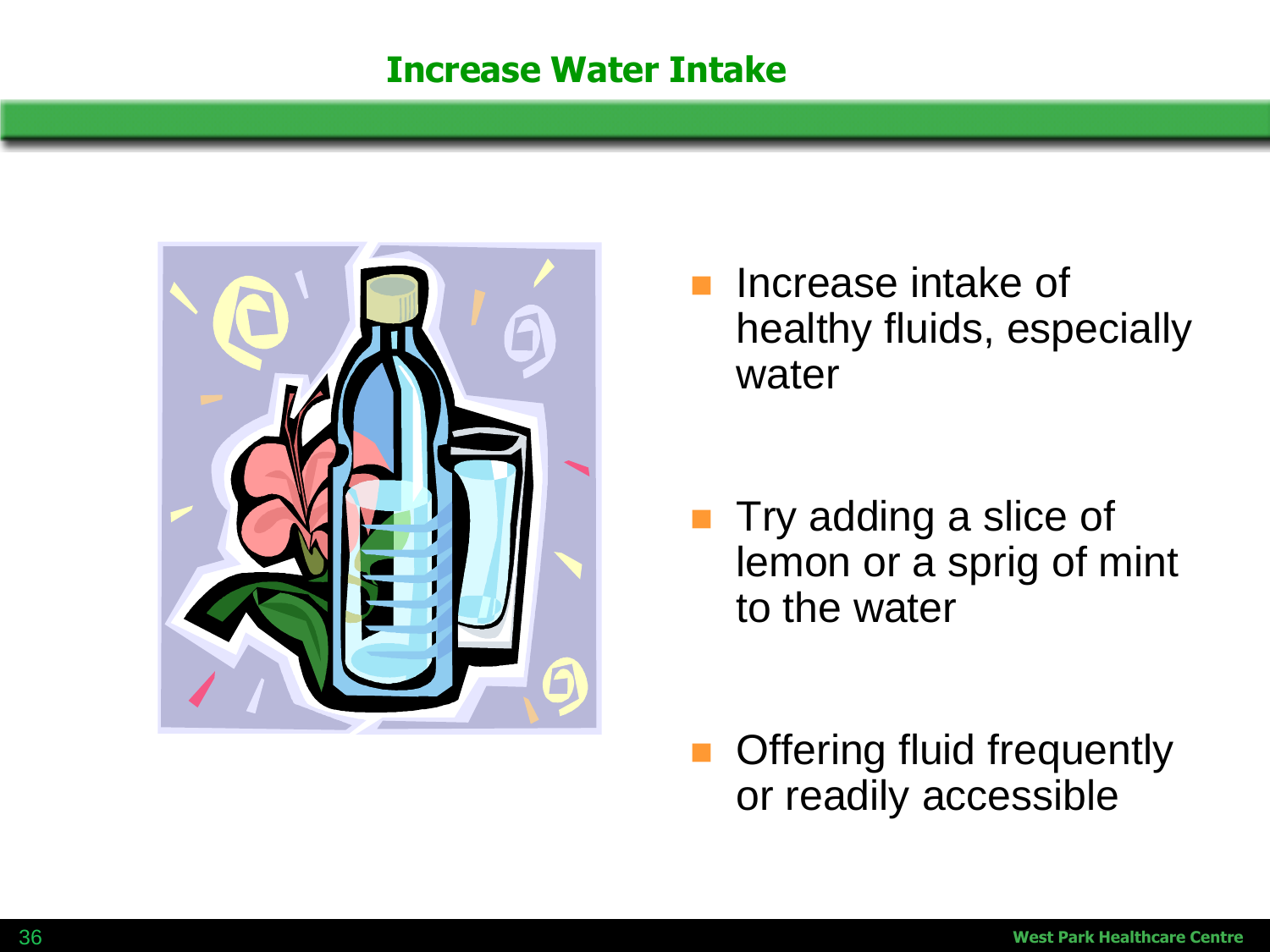#### **Reduce - Caffeine**



- slowly cut down on the amount of caffeine to 1-2 cups a day (1cup=250ml)
- slowly switch to decaffeinated beverages (eg. decaffeinated tea, decaffeinated coffee, caffeine-free beverages)
- read labels closely (eg. green tea is caffeinated)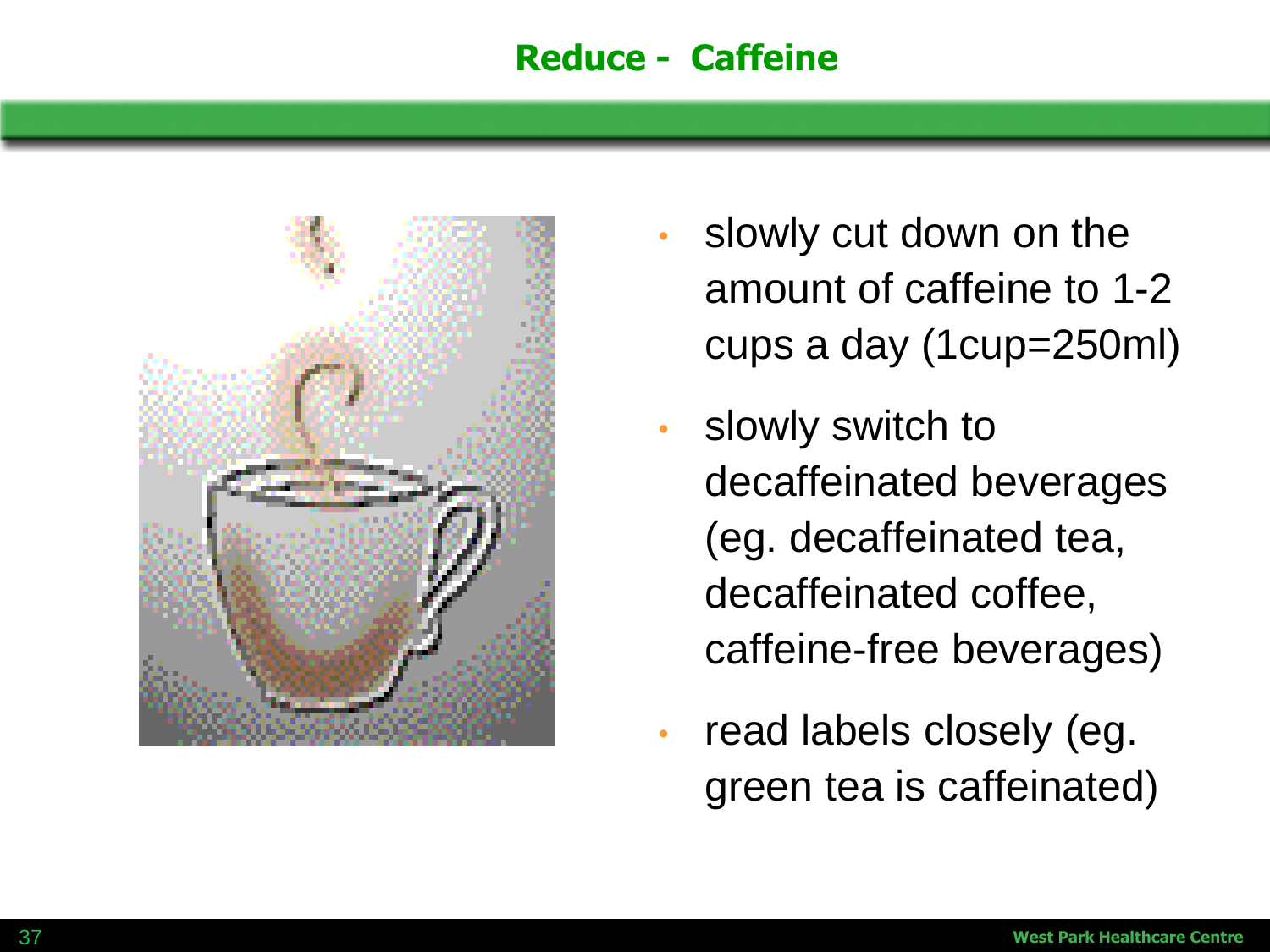#### **Managing Constipation**



- **Provide opportunities for** exercise everyday
- Offer plenty of "healthy" fluid (warm water may stimulate the bowel)
- Introduce gradually, foods high in fibre such as bran,oatmeal, whole wheat, green leafy vegetables
- Avoid using laxatives on a regular basis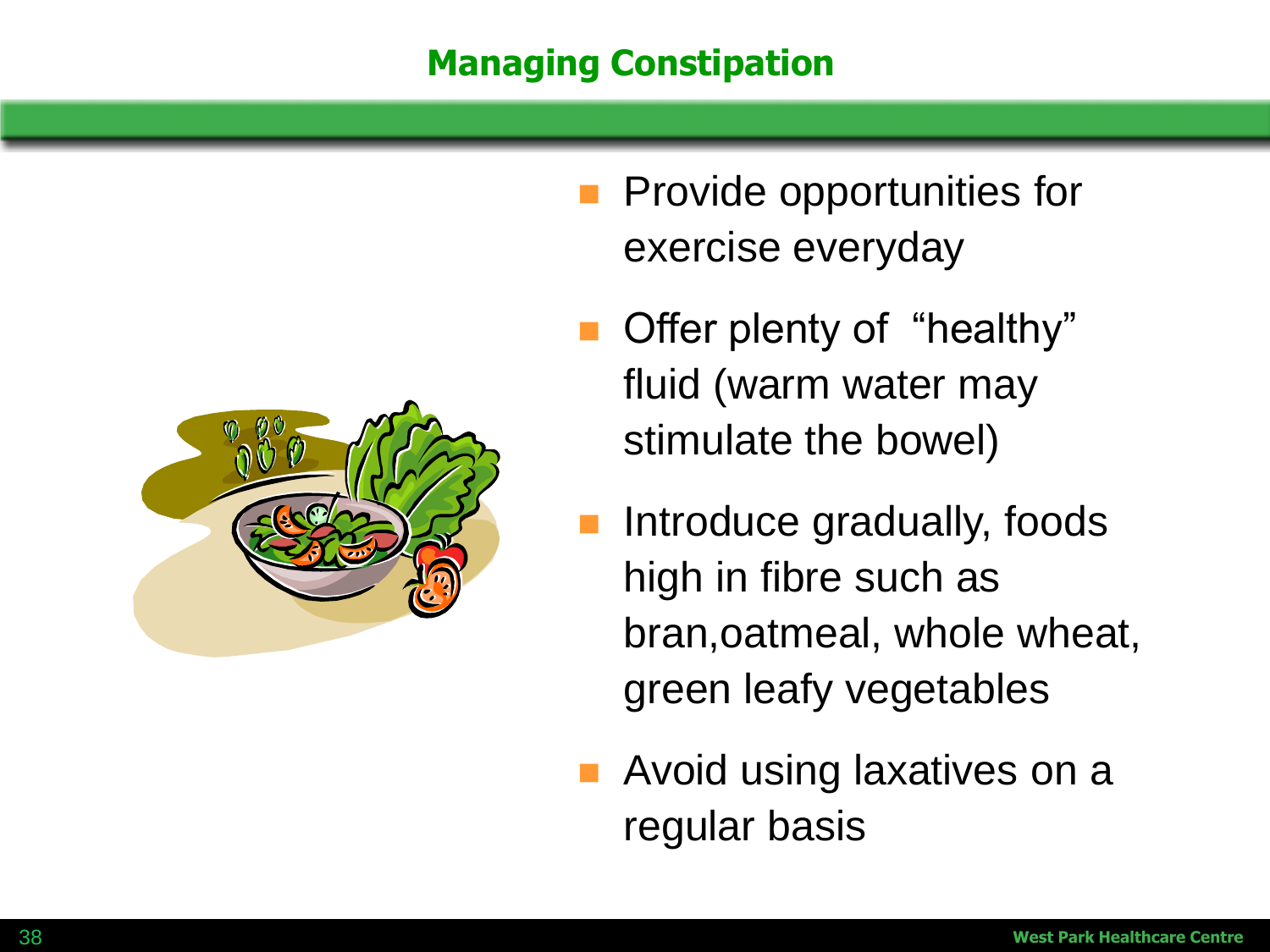### **Limited Mobility**



- Ensure a toilet is close by (a bedside commode or bedpan)
- Offer regular timed trips to the washroom
- Keep walking aide near (cane, crutches, or walker)
- Provide clothing that can be easily removed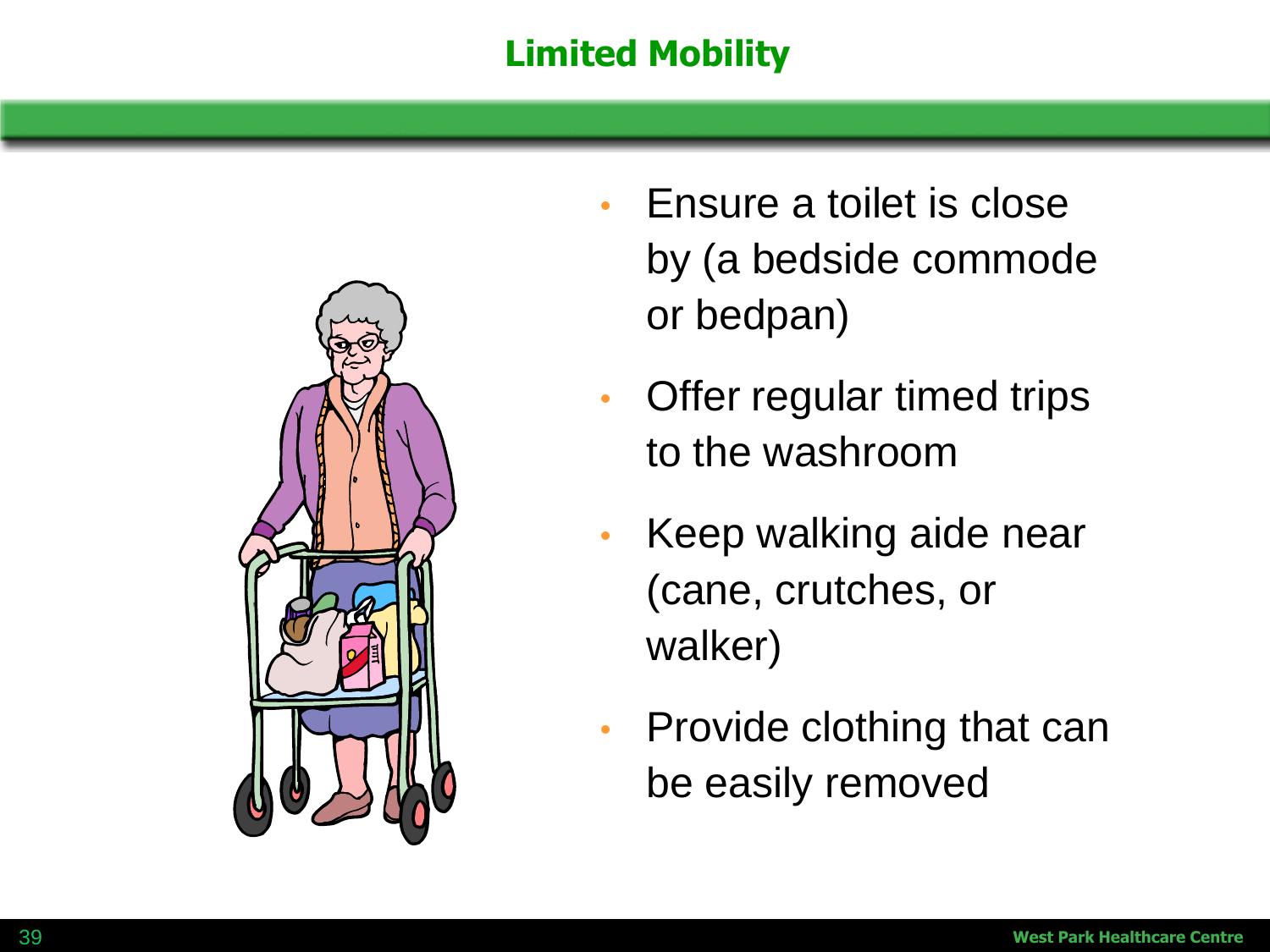### **Developing Best Practice Guidelines**





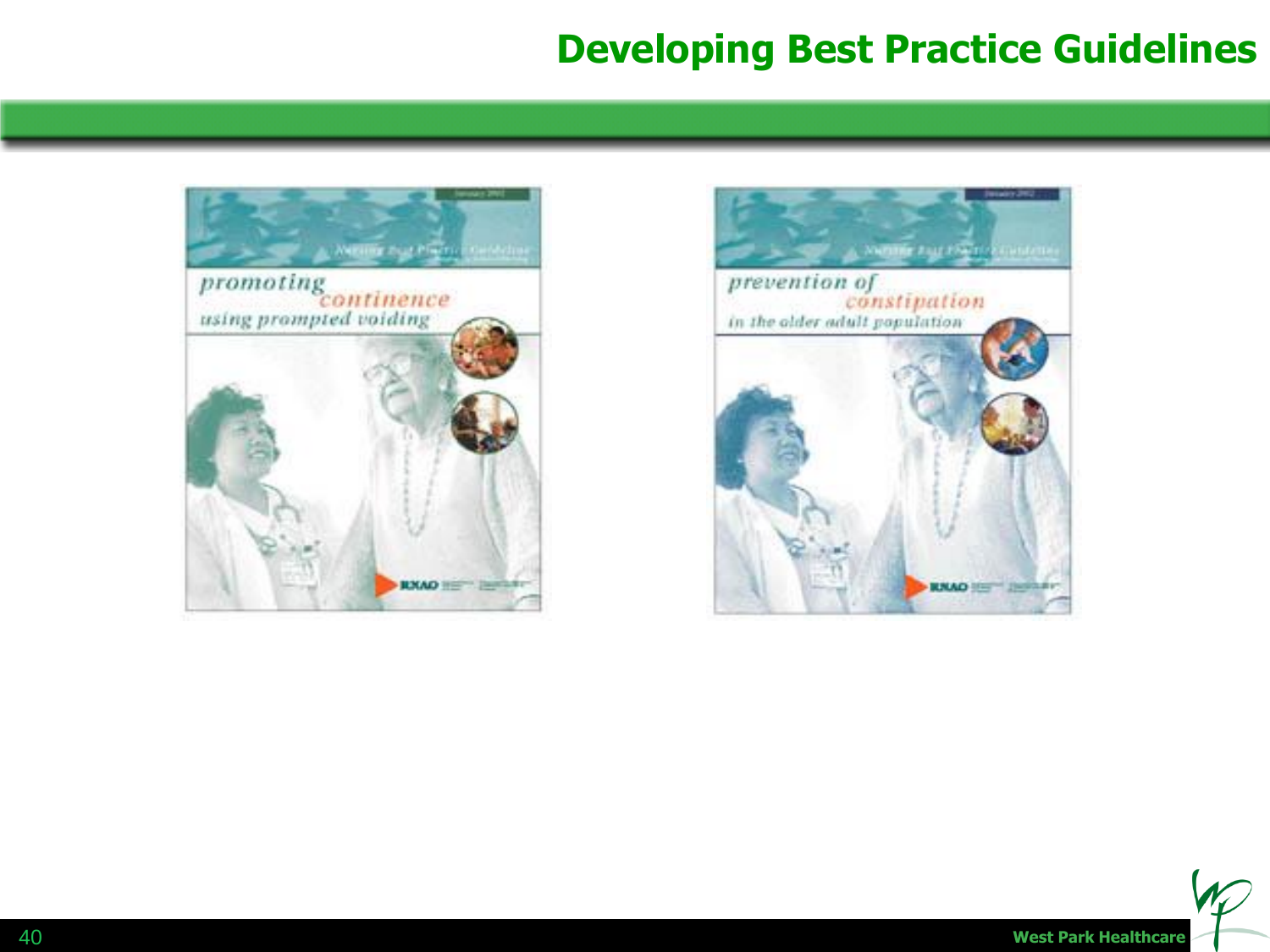# **Prompted Voiding**

- It has been shown to decrease the number of incontinent episodes per day and increase the number of continent voids (A level evidence)
- It can be used with persons who have physical or mental impairments or little ability to determine how best to meet their needs
- The identification of individual voiding patterns (individualized toileting) rather than routine toileting (e.g. q2h) can promote the highest level of success with toileting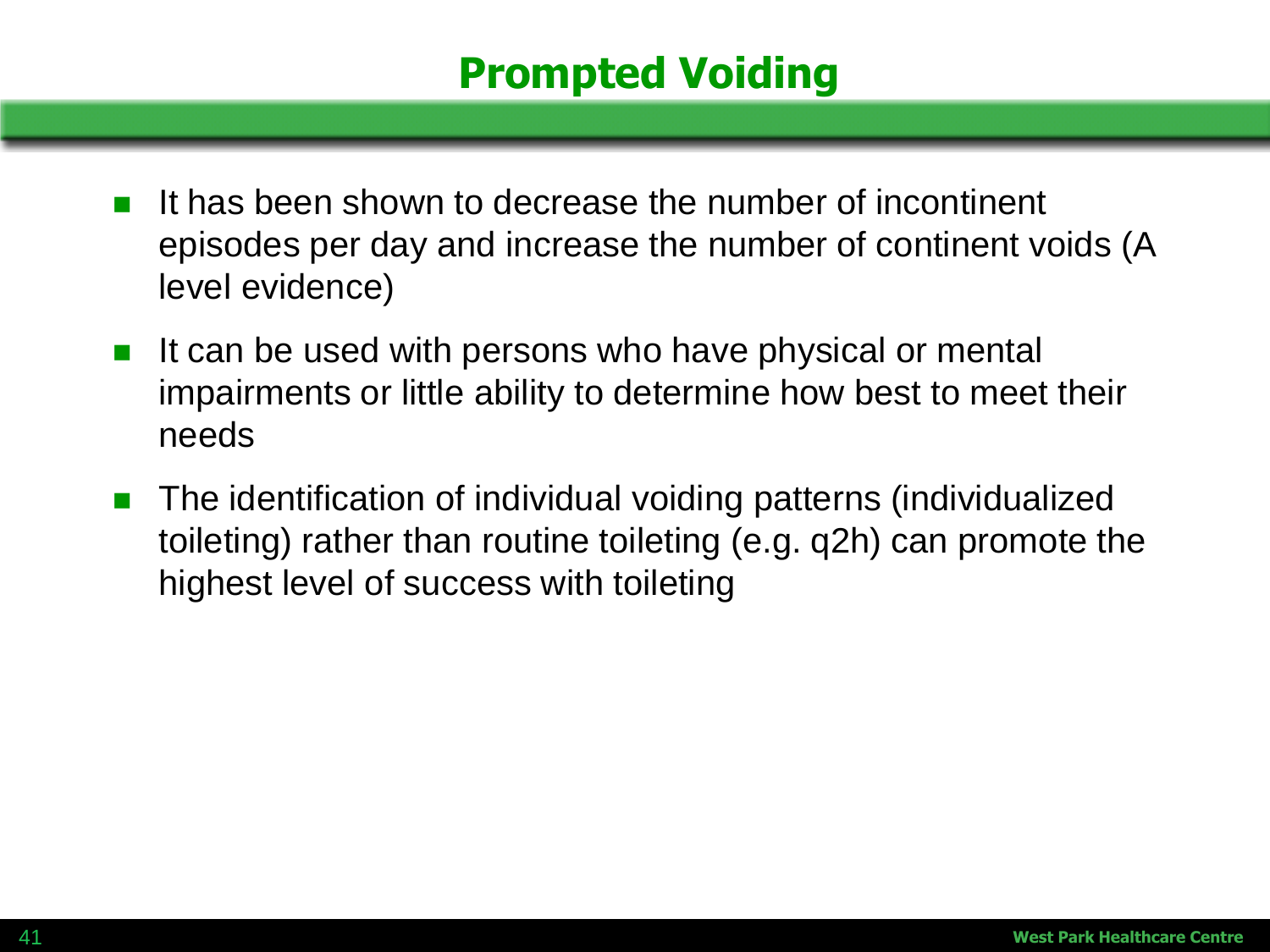- □ 3-day voiding record recommended
- $\Box$  Identify patterns of voiding
- $\Box$  Use to monitor interventions
- □ Motivates staff & residents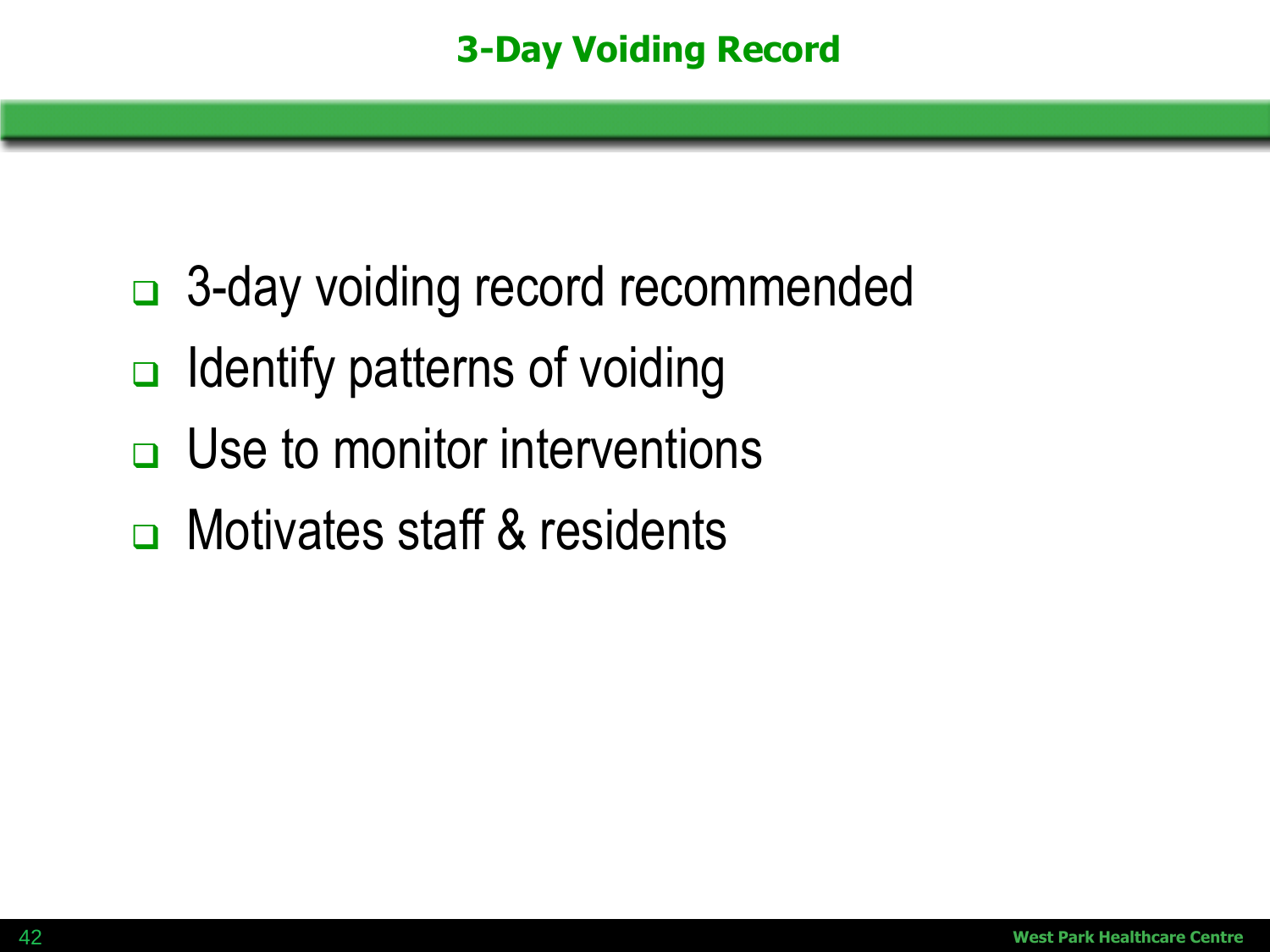### **Prompted Voiding**

# It aims to improve bladder control for people with or without dementia using verbal prompts and positive reinforcement.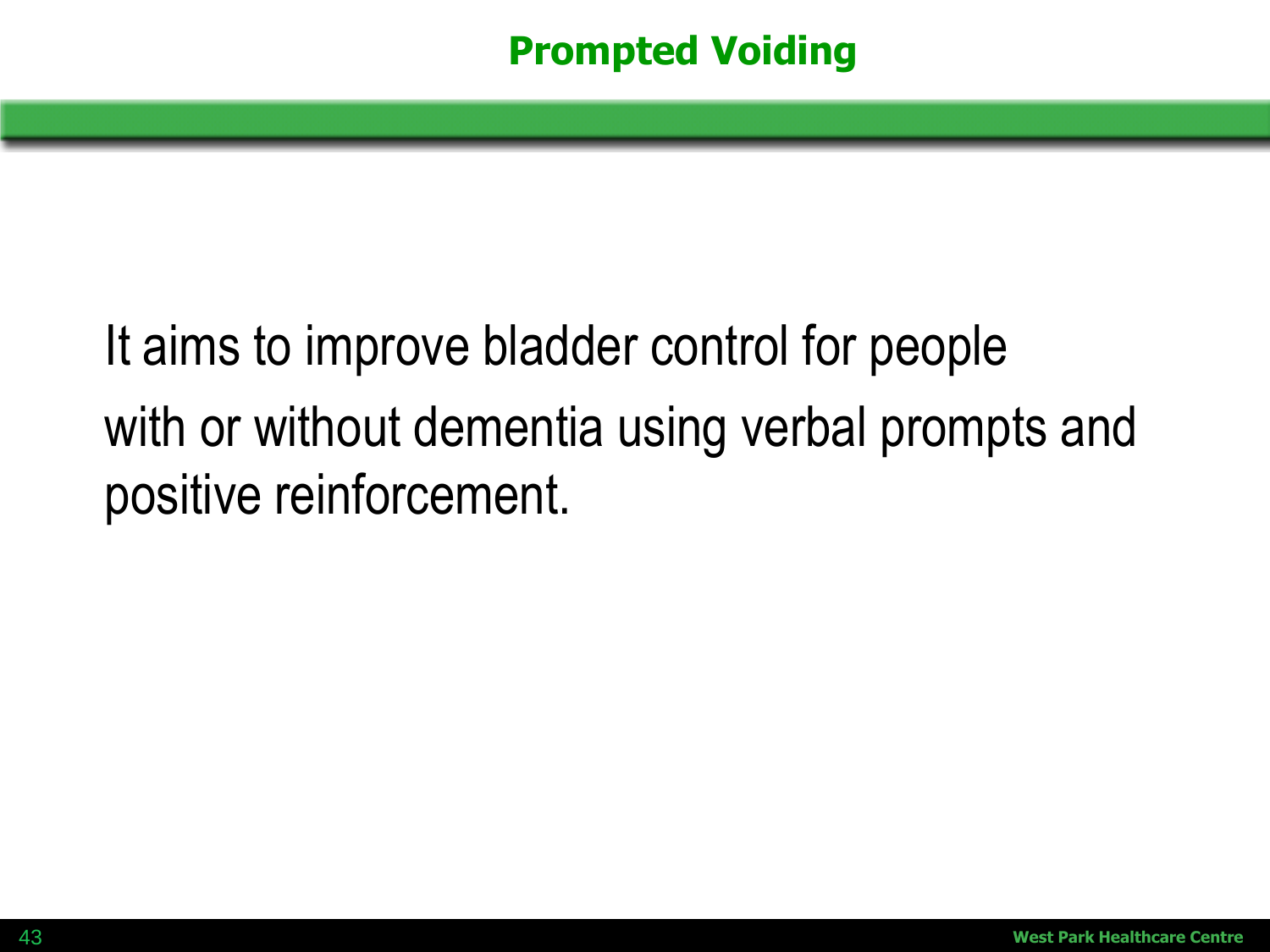There are three primary behaviours that the caregiver uses each time PV is initiated

- Monitoring
- Prompting
- Praising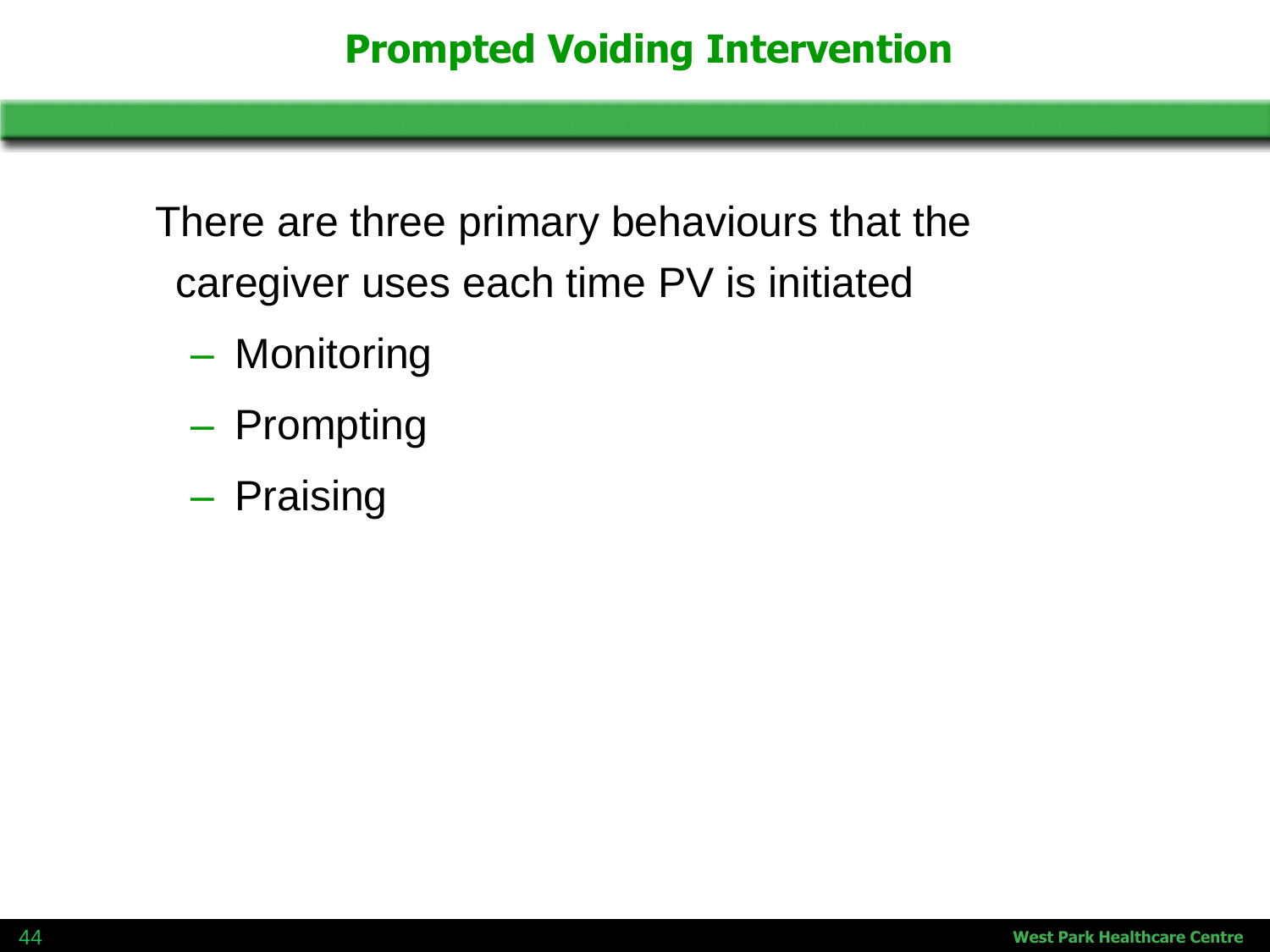### **Environment**

# Provide visual cues in the environment to promote desired toileting behaviour

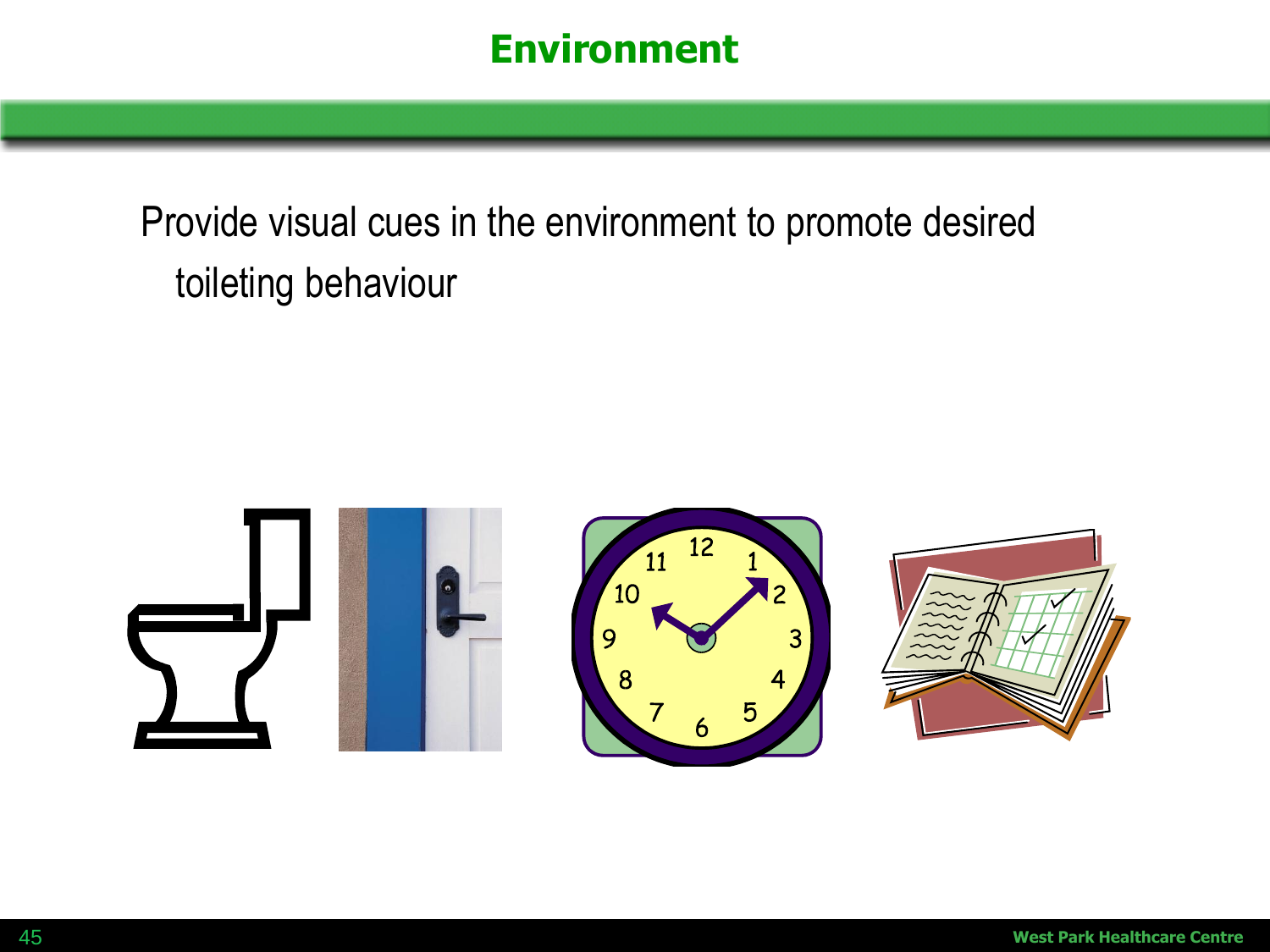# **Using the right product**

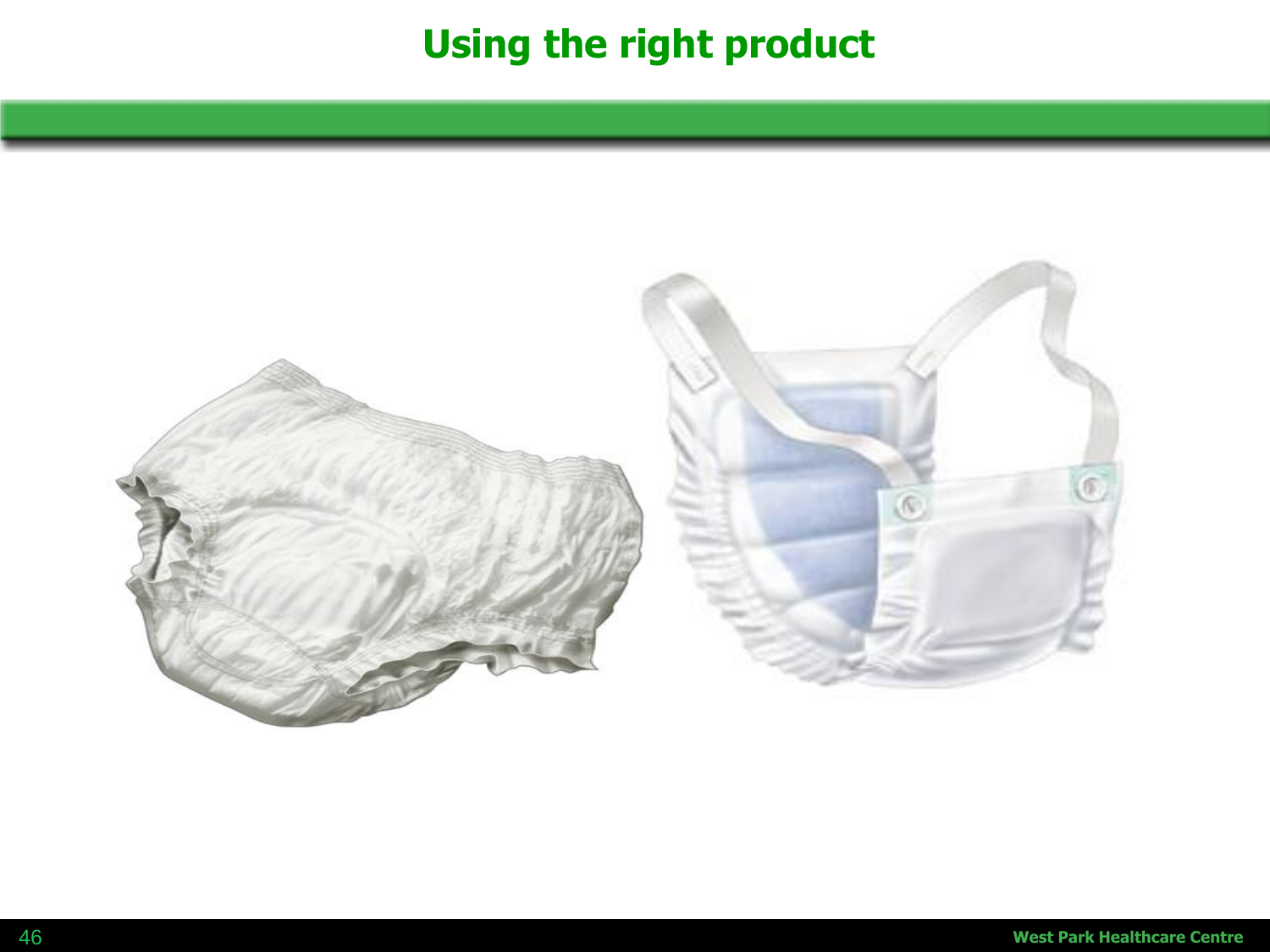#### **Resources**

- Clinical Practice Guidelines for Urinary Continence Management of Stroke Survivors in Acute and Rehabilitation Settings, The Ottawa Hospital, 2008
- Registered Nurses' Association of Ontario (2006). Self-Learning Package: Continence Care Education. Toronto, Canada: Registered Nurses' Association of Ontario.

#### <http://www.rnao.org/Page.asp?PageID=924&ContentID=1274>

- Hospital Report Research Collaborative, IC5 Improving Continence Care in Complex Continuing Care
	- Facilitation using Quality Improvement Methodology

#### [http://www.hospitalreport.ca/projects/QI\\_projects/IC5.html](http://www.hospitalreport.ca/projects/QI_projects/IC5.html)

 Incontinence: A Canadian Perspective A comprehensive look at incontinence in Canada A 37 page burden of illness paper commissioned by TCCF in 2007

#### <http://www.canadiancontinence.ca/health-profs/health-profs.html>